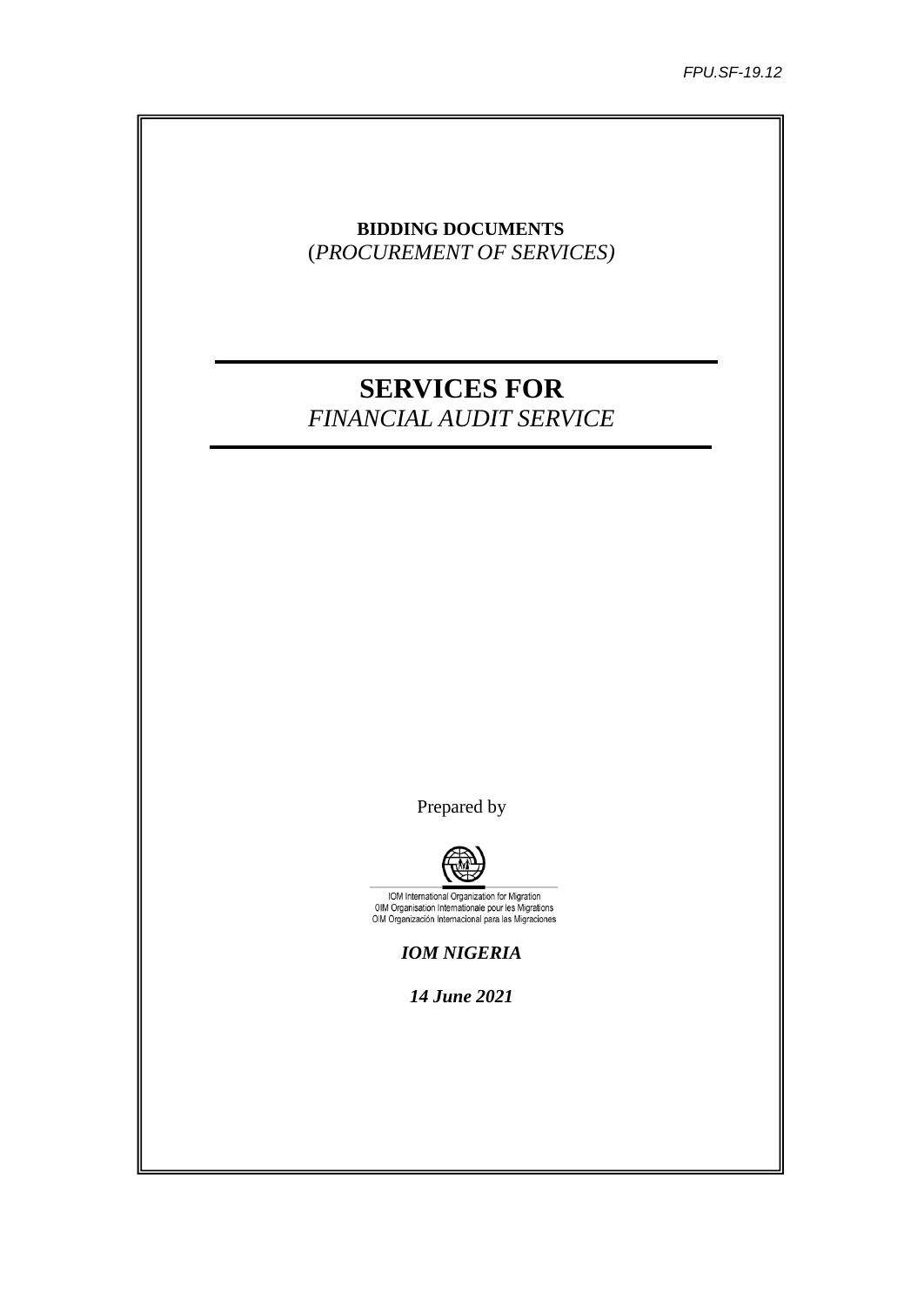# **REQUEST FOR PROPOSALS**

**Country: Nigeria**

# **Project Name: PROVISION OF MULTI-SECTORAL EMERGENCY ASSISTANCE TO CRISIS- AFFECTED POPULATIONS IN NORTH-EAST IN NIGERIA**

**Title of Services:** *Audit Service*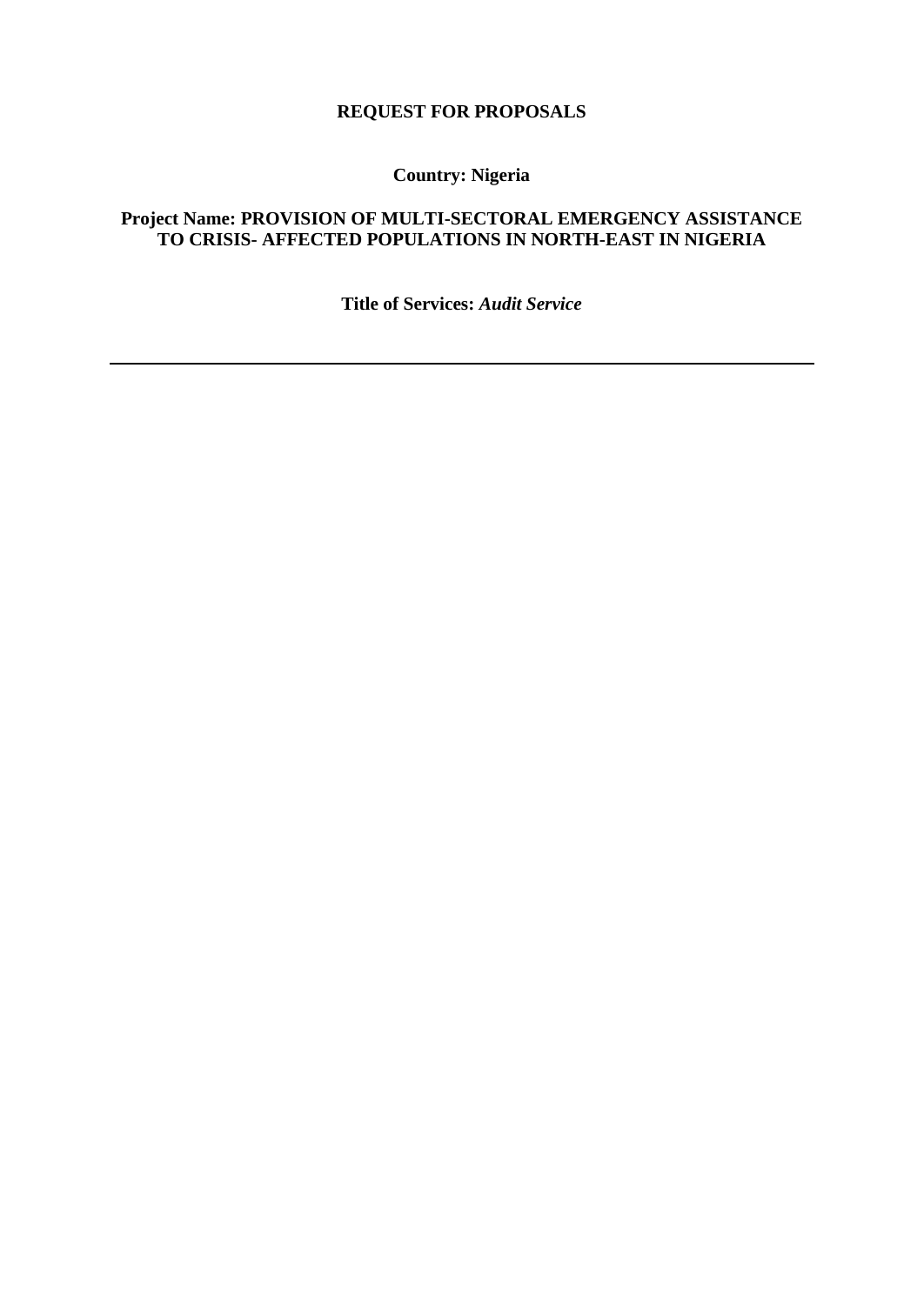# **Table of Contents**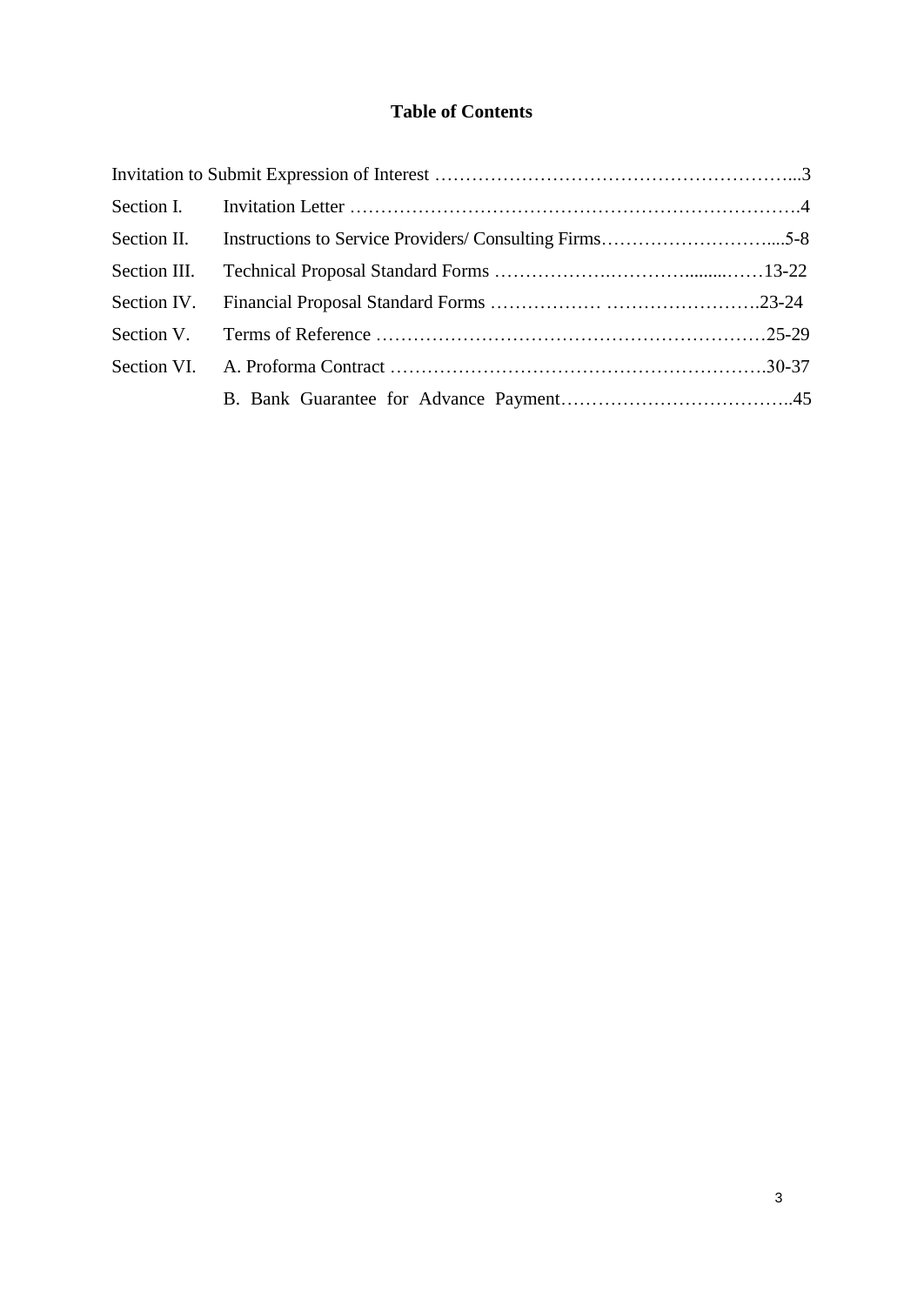

## IOM NIGERIA

# **INVITATION TO BID**

## *14 June 2021*

The International Organization for Migration (IOM) is an intergovernmental humanitarian organization established in 1951 and is committed to the principle that humane and orderly migration benefits both migrants and society.

IOM Bids Evaluation and Award Committee ("*BEAC*") now invites interested *certified audit firms* for the *financial audit service of the* **PROVISION OF MULTI-SECTORAL EMERGENCY ASSISTANCE TO CRISIS- AFFECTED POPULATIONS IN NORTH-EAST IN NIGERIA***" (hereinafter referred to as the Project).*

Bid document shall be submitted in original and duplicate copy and should be received either by hand or through mail by the BEAC with office address at *55 Hassan Musa Katsina, Asokoro, Abuja* no later than *Wednesday 23rd June 2021 at 12.00 hrs*

Any queries should be sent to [iomabujatenders@iom.int](mailto:iomabujatenders@iom.int) on or before 21<sup>st</sup> June 2021

The BEAC reserves the right to accept or reject any Expression of Interest, and to annul the selection process and reject all Expression at any time, without thereby incurring any liability to the affected Service Providers/ Consulting Firms

# **Report any solicitation or suspected fraud to [OIGIntake@iom.int](mailto:OIGIntake@iom.int) or go to <https://weareallin.iom.int/reports>**

IOM staff members shall not offer or promise any favour, gift, remuneration or any other personal benefit to another staff member or to any third party with a view to causing him or her to perform, fail to perform or delay the performance of any official act. Similarly, IOM staff members shall neither seek nor accept any favour, gift, remuneration or any other personal benefit from another staff member or from any third party in exchange for performing, failing to perform or delaying the performance of any official act.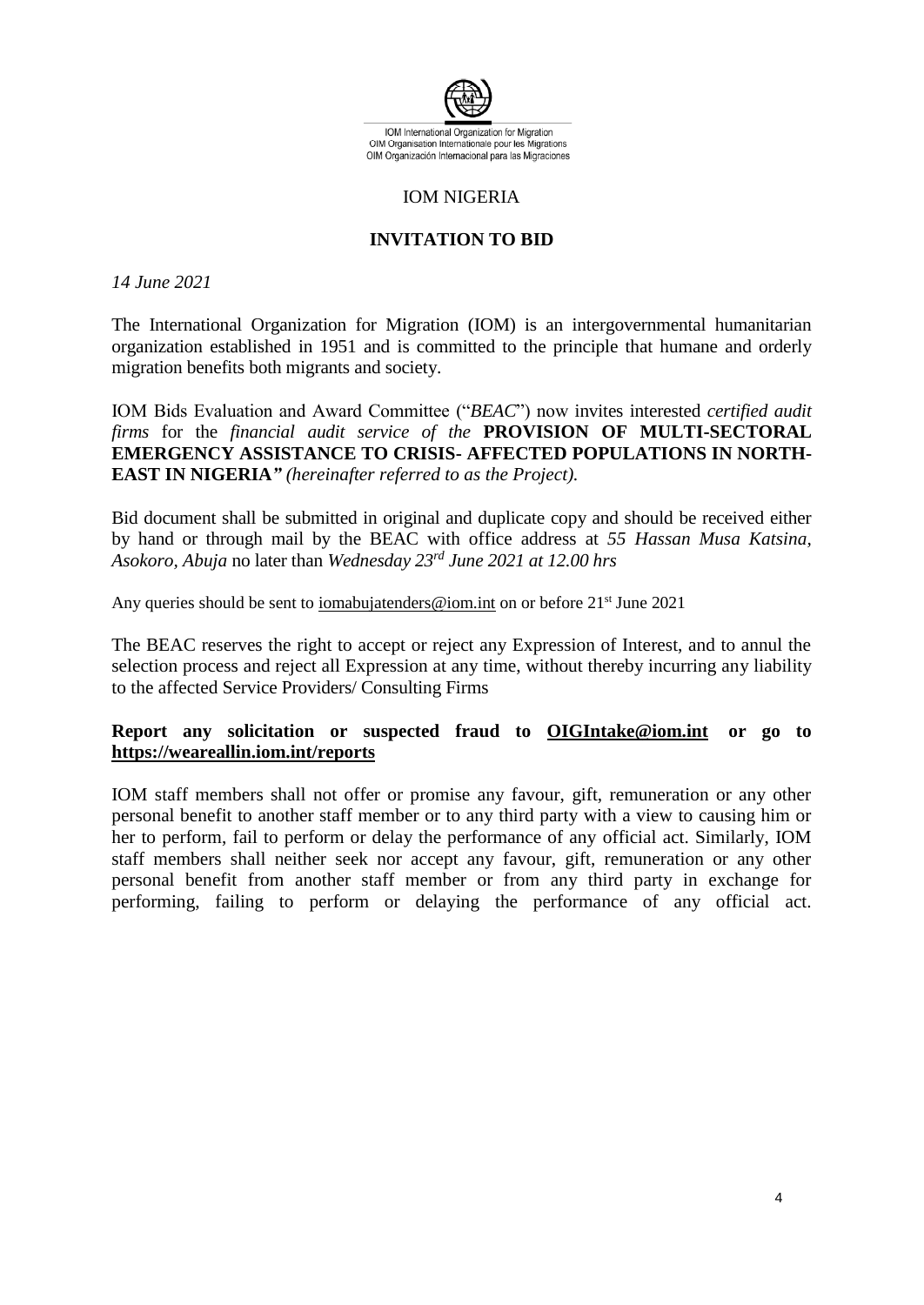# **1. Introduction**

- 1.1 Interested bidders shall submit a Technical Proposal and Financial Proposal for the services required. The proposal shall be the basis for contract negotiations and ultimately for a signed contract with the selected Service Provider/ Consulting Firm.
- 1.2 Service Providers/ Consulting Firms should familiarize themselves with local conditions and take them into account in preparing the proposal. Service Providers/ Consulting Firms are encouraged to visit IOM before submitting a proposal and to attend a pre-proposal conference if is specified in Item 2.3. of this Instruction.
- 1.3 The Service Provider/ Consulting Firm costs of preparing the proposal and of negotiating the contract, including visit/s to the IOM, are not reimbursable as a direct cost of the assignment.
- 1.4 Service Provider/ Consulting Firm shall not be hired for any assignment that would be in conflict with their prior or current obligations to other procuring entities, or that may place them in a position of not being able to carry out the assignment in the best interest of the IOM.
- 1.5 IOM is not bound to accept any proposal and reserves the right to annul the selection process at any time prior to contract award, without thereby incurring any liability to the Service Provider/ Consulting Firm.
- 1.6 IOM shall provide at no cost to the Service Provider/ Consulting Firm the necessary inputs and facilities, and assist the Firm in obtaining licenses and permits needed to carry out the services and make available relevant project data and report (see Section V. terms of reference).

# **2. Corrupt, Fraudulent, and Coercive Practices**

- 2.1 IOM Policy requires that all IOM Staff, bidders, manufacturers, suppliers or distributors, observe the highest standard of ethics during the procurement and execution of all contracts. IOM shall reject any proposal put forward by bidders, or where applicable, terminate their contract, if it is determined that they have engaged in corrupt, fraudulent, collusive or coercive practices. In pursuance of this policy, IOM defines for purposes of this paragraph the terms set forth below as follows:
	- Corrupt practice means the offering, giving, receiving or soliciting, directly or indirectly, of any thing of value to influence the action of the Procuring/Contracting Entity in the procurement process or in contract execution;
	- Fraudulent practice is any act or omission, including a misrepresentation, that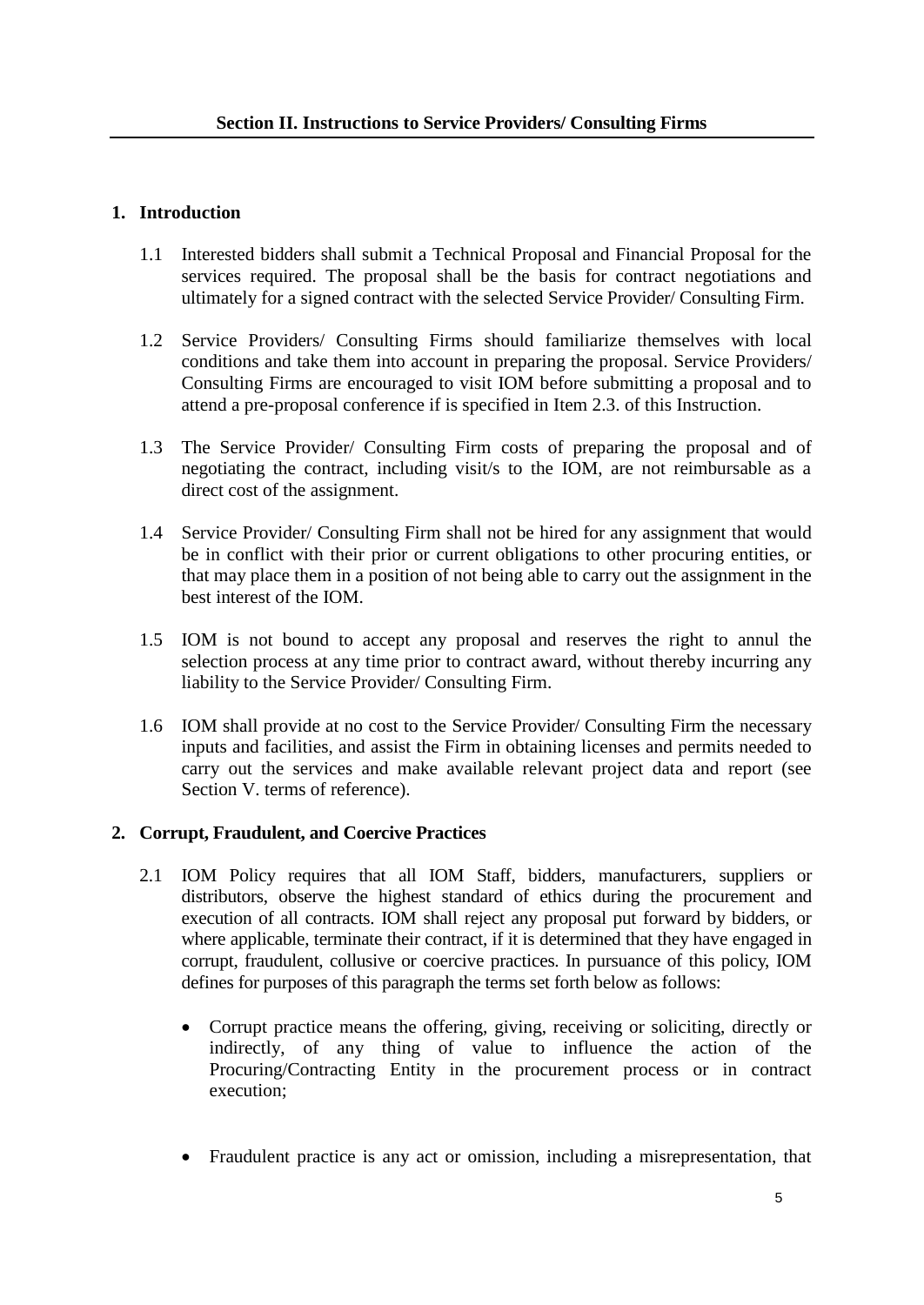knowingly or recklessly misleads, or attempts to mislead, the Procuring/Contracting Entity in the procurement process or the execution of a contract, to obtain a financial gain or other benefit to avoid an obligation;

- Collusive practice is an undisclosed arrangement between two or more bidders designed to artificially alter the results of the tender procedure to obtain a financial gain or other benefit;
- Coercive practice is impairing or harming, or threatening to impair or harm, directly or indirectly, any participant in the tender process to influence improperly its activities in a procurement process, or affect the execution of a contract

# **3. Conflict of Interest**

- 3.1 All bidders found to have conflicting interests shall be disqualified to participate in the procurement at hand. A bidder may be considered to have conflicting interest under any of the circumstances set forth below:
	- A Bidder has controlling shareholders in common with another Bidder;
	- A Bidder receives or has received any direct or indirect subsidy from another Bidder;
	- A Bidder has the same representative as that of another Bidder for purposes of this bid;
	- A Bidder has a relationship, directly or through third parties, that puts them in a position to have access to information about or influence on the Bid of another or influence the decisions of the Mission/procuring Entity regarding this bidding process;
	- A Bidder submits more than one bid in this bidding process;
	- A Bidder who participated as a consultant in the preparation of the design or technical specifications of the Goods and related services that are subject of the bid.

## **4. Clarifications and Amendments to RFP Documents**

- 4.1 At any time before the submission of the proposals, IOM may, for any reason, whether at its own initiative or in response to a clarification amend the RFP. Any amendment made will be made available to all short-listed Service Providers/ Consulting Firms who have acknowledged the Letter of Invitation.
- 4.2. Service Providers/ Consulting Firms may request for clarification(s) on any part of the RFP. The request must be sent in writing or by standard electronic means and submitted to IOM at the address indicated in the invitation at least *3 (Three) calendar days* before the set deadline for the submission and receipt of Proposals . IOM will respond in writing or by standard electronic means to the said request and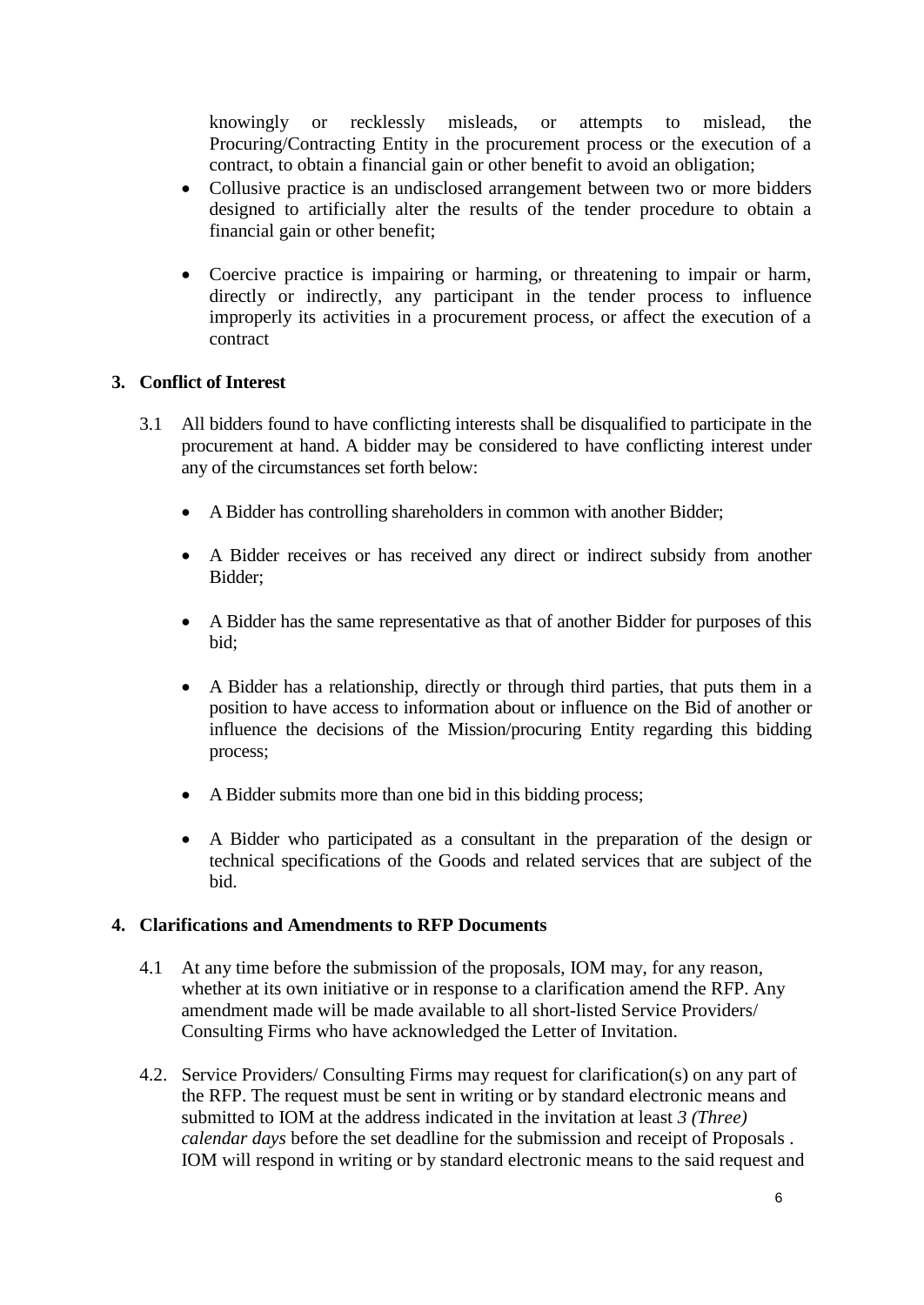this will be made available to all those who acknowledged the Letter of Invitation without identifying the source of the inquiry.

# **5. Preparation of the Proposal**

- 5.1 A Service Provider/ Consulting Firm Proposal shall have two (2) components:
	- a) the Technical Proposal, and
	- b) the Financial Proposal.
- 5.2 The Proposal, and all related correspondence exchanged by the Service Providers/ Consulting Firms and IOM, shall be in *English*. All reports prepared by the contracted Service Provider/ Consulting Firm shall be in *English*.
- 5.3 The Service Providers/ Consulting Firms are expected to examine in detail the documents constituting this Request for Proposal (RFP). Material deficiencies in providing the information requested may result in rejection of a proposal.

# **6. Technical Proposal**

1

- 6.1 When preparing the Technical Proposal, Service Providers/ Consulting Firms must give particular attention to the following:
	- a) If a Service Provider/ Consulting Firm deem that it does not have all the expertise for the assignment, it may obtain a full range of expertise by associating with individual consultant(s) and/or other Service Providers/ Consulting Firms or entities in a joint venture or sub-consultancy, as appropriate. Service Providers/ Consulting Firms may associate with the other Service Providers/ Consulting Firms invited for this assignment or to enter into a joint venture with Service Providers/ Consulting Firms not invited, only with the approval of IOM. In case of a joint venture, all partners shall be jointly and severally liable and shall indicate who will act as the leader of the joint venture.1
	- b) For assignment of the staff, the proposal shall be based on the number of professional staff-months estimated by the firm, no alternative professional staff shall be proposed.
	- c) It is desirable that the majority of the key professional staff proposed is permanent employees of the firm or have an extended and stable working relationship with it.
	- d) Proposed professional staff must, at a minimum, have the experience of at least *five years*, preferably working under conditions similar to those prevailing in the country of the assignment.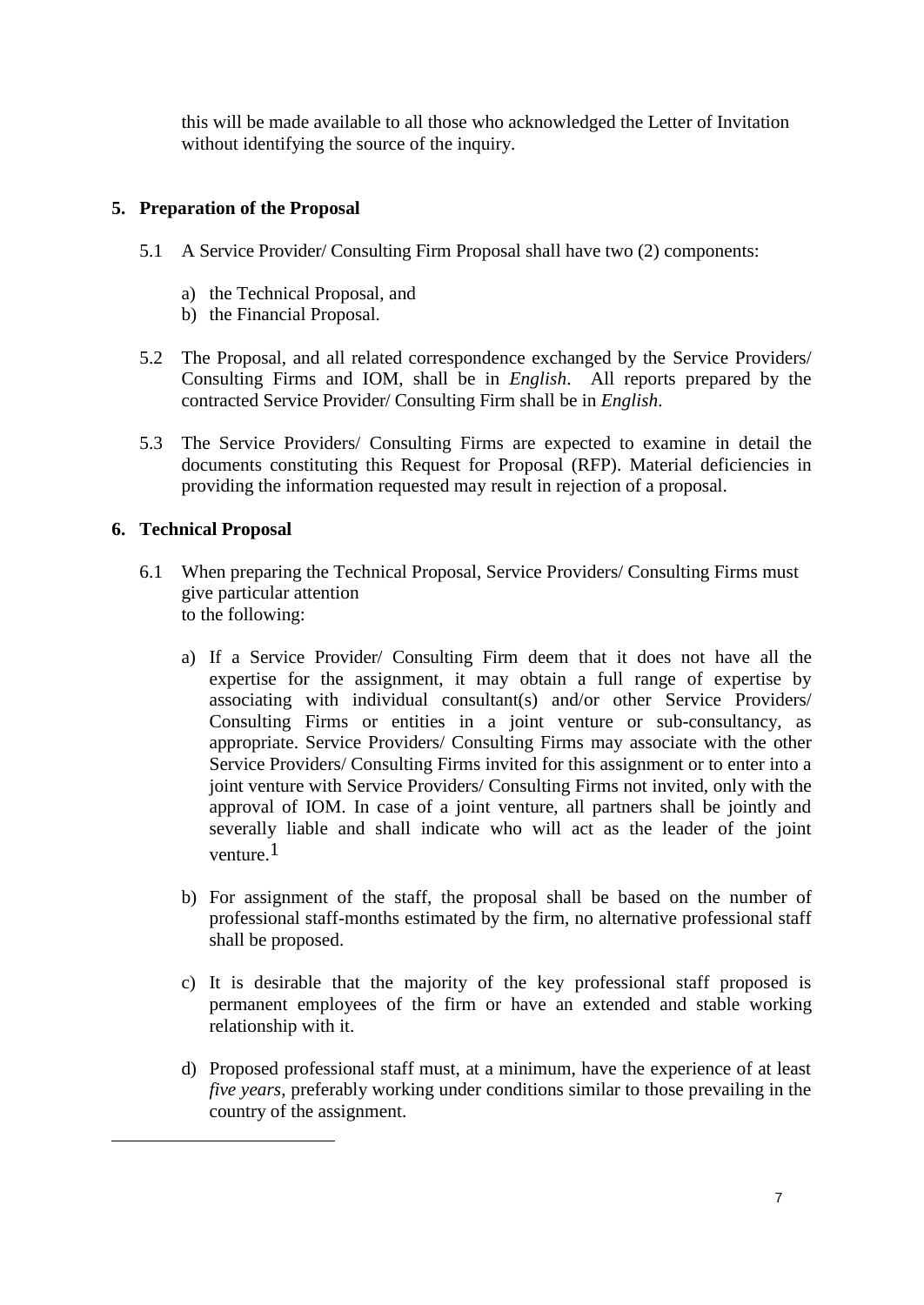- 6.2 The Technical Proposal shall provide the following information using the attached Technical Proposal Standard Forms TPF 1 to 8 (Section III).
	- a) A brief description of the Service Provider/ Consulting Firm organization and an outline of recent experience on assignments of a similar nature (TPF 2), if it is a joint venture, for each partner. For each assignment, the outline should indicate the profiles of the staff proposed, duration of the assignment, contract amount, and firm's involvement.
	- b) Any comments or suggestions on the Terms of Reference to improve the quality/effectiveness of the assignment and on the data, list of services, and facilities to be provided by IOM (TPF-3). In this regard, unless the Service Provider/ Consulting Firm clearly states otherwise, it shall be assumed by IOM that work required to implement any such improvements, are included in the inputs shown on the Service Provider/ Consulting Firm staffing schedule.
	- c) A description of the approach, methodology and work plan for performing the assignment (TPF–4). An organization chart indicating relationships among the Service Provider/ Consulting Firm and any associate(s), IOM, and other parties or stakeholders, if any, involved in the assignment. The work plan should be consistent with the work schedule (TPF-8)
	- d) The list of proposed Professional Staff team by area of expertise, the position and tasks that would be assigned to each staff team members (TPF-5).
	- e) Latest CVs signed by the proposed professional staff and the authorized representative submitting the proposal (TPF-6) Key information should include number of years working for the firm and degree of responsibility held in various assignments during the last *five years.*
	- f) A time schedule estimates of the total staff input (Professional and Support Staff, staff time needed to carry out the assignment, supported by a bar chart diagram showing the time proposed for each Professional and Staff team members (TPF–7). The schedule shall also indicate when experts are working in the project office and when they are working at locations away from the project office.
	- g) A time schedule (bar chart) showing the time proposed to undertake that the activities indicated in the work plan (TPF-8).
	- h) A detailed description of the proposed methodology and staffing for training if the RFP specifies training as specific component of the assignment.
- 6.3 The technical proposal shall not include any financial information.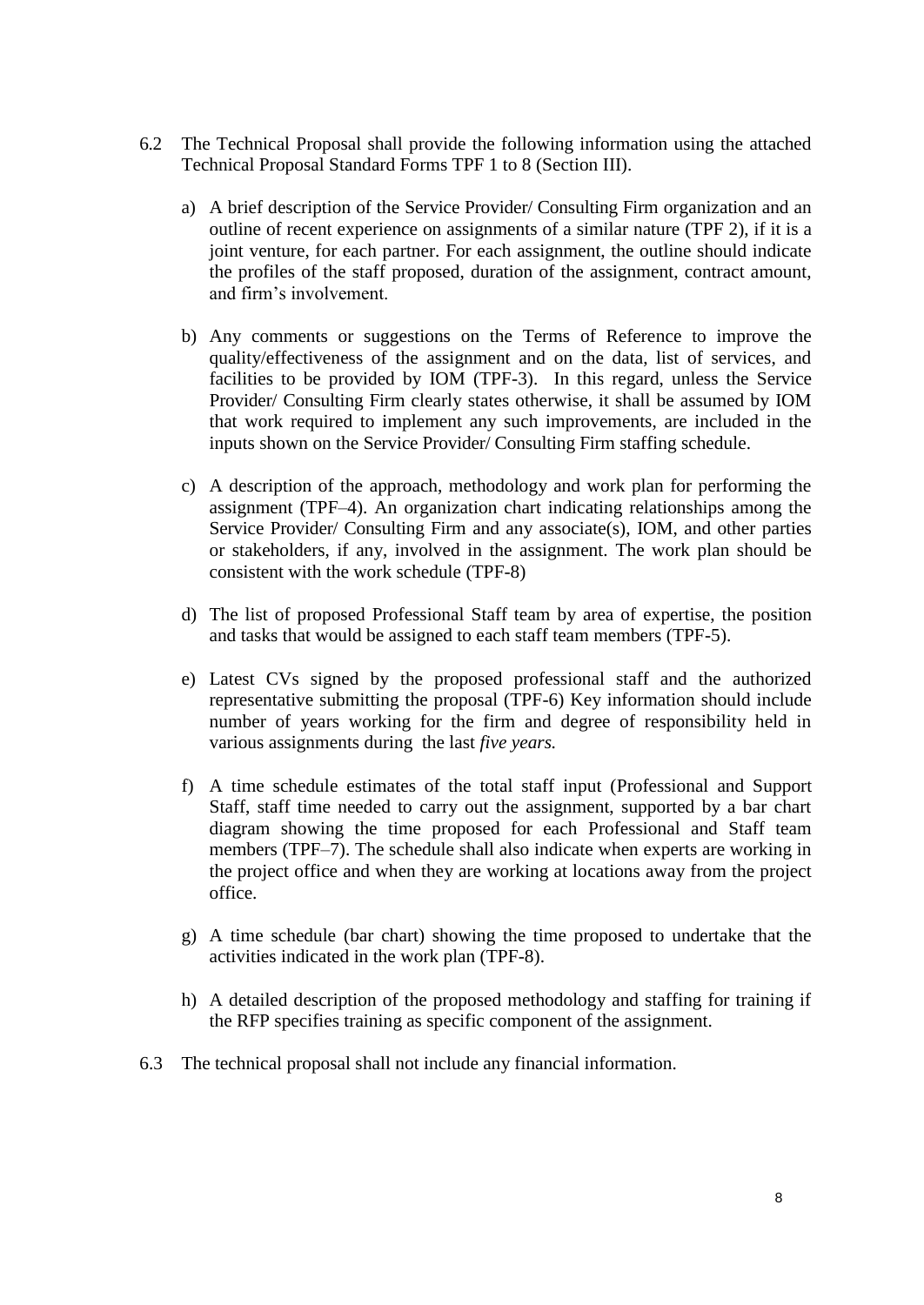# **7. Financial Proposal**

- 7.1 In preparing the Financial Proposal, Service Providers/ Consulting Firms are expected to take into account the requirements and conditions outlined in the RFP. The Financial Proposal shall follow the Financial Proposal Standard Forms FPF 1
- 7.2 The Financial proposal shall include all costs associated with the assignment. If appropriate, these costs should be broken down by activity. All items and activities described in the Technical proposal must be priced separately; activities and items in the Technical Proposal but not priced shall be assumed to be included in the prices of other activities or items.
- 7.3. Service Providers/ Consulting Firms shall express the price of their services in *NGN (Nigerian Naira)*
- 7.4 The Financial Proposal shall be valid for *60 calendar days*. During this period, the Service Provider/ Consulting Firm is expected to keep available the professional staff for the assignment. IOM will make its best effort to complete negotiations and determine the award within the validity period. If IOM wishes to extend the validity period of the proposals, the Service Provider/ Consulting Firm has the right not to extend the validity of the proposals.

# **8. Submission, Receipt, and Opening of Proposals**

- 8.1 Service Providers/ Consulting Firms may only submit one proposal. If a Service Provider/ Consulting Firm submits or participates in more than one proposal such proposal shall be disqualified.
- 8.2 The original Proposal (both Technical and Financial Proposals) shall be prepared in indelible ink. It shall contain no overwriting, except as necessary to correct errors made by the Service Providers/ Consulting Firms themselves. Any such corrections or overwriting must be initialed by the person(s) who signed the Proposal.
- 8.3 The Service Providers/ Consulting Firms shall submit one original and one copy of the Proposal. Each Technical Proposal and Financial Proposal shall be marked "Original" or "Copy" as appropriate. If there are any discrepancies between the original and the copies of the Proposal, the original governs.
- 8.4 The original and all copies of the Technical Proposal shall be placed in a sealed envelope clearly marked "TECHNICAL PROPOSAL." Similarly, the original Financial Proposal shall be placed in a sealed envelope clearly marked "FINANCIAL PROPOSAL" and with a warning "DO NOT OPEN WITH THE TECHNICAL PROPOSAL." Both envelopes shall be placed into an outer envelope and sealed. The outer envelope shall be labeled with the submission address, reference number and title of the project and the name of the Consultant.
- 8.5 Proposals must be received by IOM at the place, date and time indicated in the invitation to submit proposal or any new place and date established by the IOM. Any Proposal submitted by the Service Provider/ Consulting Firm after the deadline for receipt of Proposals prescribed by IOM shall be declared "Late," and shall not be accepted by the IOM and returned to the consultant unopened.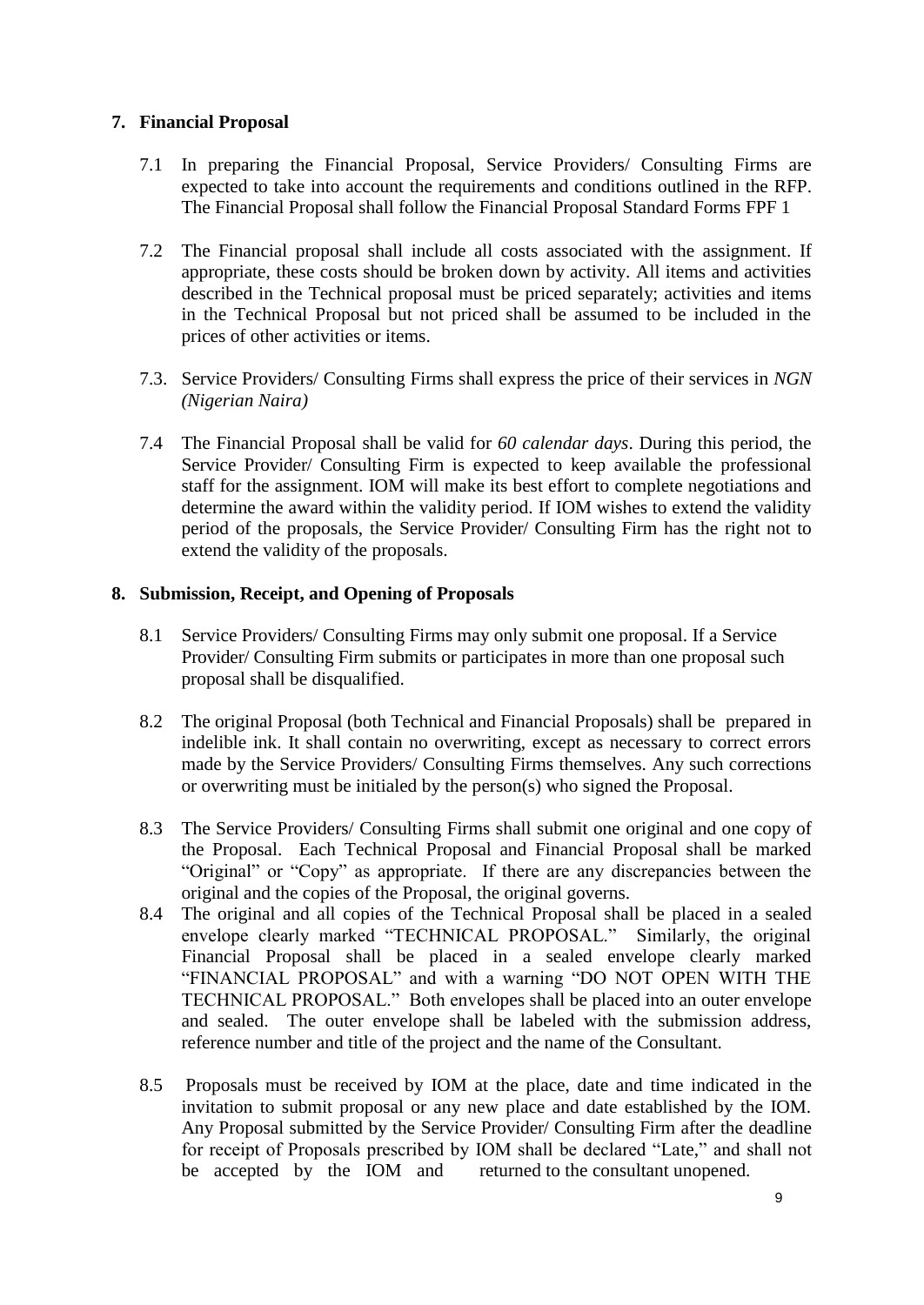8.6 After the deadline for the submission of Proposals, all the Technical Proposal shall be opened first by the BEAC. The Financial Proposal shall remain sealed until all submitted Technical Proposals are opened and evaluated. The BEAC has the option to open the Financial Proposal publicly or not.

## **9. Evaluation of Proposals**

9.1 After the Proposals have been submitted to the BEAC and during the evaluation period, Service Providers/ Consulting Firms that have submitted their Proposals are prohibited from making any kind of communication with any BEAC member, as well as its Secretariat regarding matters connected to their Proposals. Any effort by the Service Providers/ Consulting Firms to influence IOM in the examination, evaluation, ranking of Proposal, and recommendation for the award of contract may result in the rejection of the Service Provider/ Consulting Firm Proposal.

## **10. Technical Evaluation**

- 10.1 The entire evaluation process, including the submission of the results and approval by the approving authority, shall be completed in not more than *30 calendar days* after the deadline for receipt of proposals.
- 10.2 The BEAC shall evaluate the Proposals on the basis of their responsiveness to the Terms of Reference, compliance to the requirements of the RFP and by applying an evaluation criteria, sub criteria and point system. Each responsive proposal shall be given a technical score. The proposal with the highest score or rank shall be identified as the Highest Rated/Ranked Proposal.
- 10.3 A proposal shall be rejected at this stage if it does not respond to important aspects of the TOR or if it fails to achieve the minimum technical qualifying score which is *70.*
- 10.4 The technical proposals of Service Providers/ Consulting Firms shall be evaluated based on the following criteria

| <b>CRITERIA</b>                                                                                                                                                                                                                                                                     | <b>POINTS</b> |  |  |
|-------------------------------------------------------------------------------------------------------------------------------------------------------------------------------------------------------------------------------------------------------------------------------------|---------------|--|--|
| Submission of Certificate for Office of The Auditor-General for The Nigerian Federation                                                                                                                                                                                             |               |  |  |
| Experience: below five years (10 points), 5-10 years (15 points), above 10 years (20 points)                                                                                                                                                                                        | 20            |  |  |
| Experience with UN agency/NGOs. No experience (0 points), has 1-2 audit experiences/contract<br>with UN agency/INGO (5 points), has 3-4 audit experiences/contracts with UN agency/INGO<br>(10 points), has more than 5 audit experiences/contracts with UN agency/INGO (15 points) | 15            |  |  |
| Work Plan. Detailed/comprehensive methodology (15 points), Medium scale methodology (10<br>points), Minimum scale methodology 5 (points)                                                                                                                                            | 15            |  |  |
| Delivery time: 0-4 weeks (15 points), more than 4 weeks (10 points)                                                                                                                                                                                                                 | 15            |  |  |
| Payment Term. With advance (10 points), without advance but in several batches (20 points),<br>100% after presenting end report/finding (30 points)                                                                                                                                 | 30            |  |  |
| <b>TOTAL Technical Evaluation Score</b>                                                                                                                                                                                                                                             | 100           |  |  |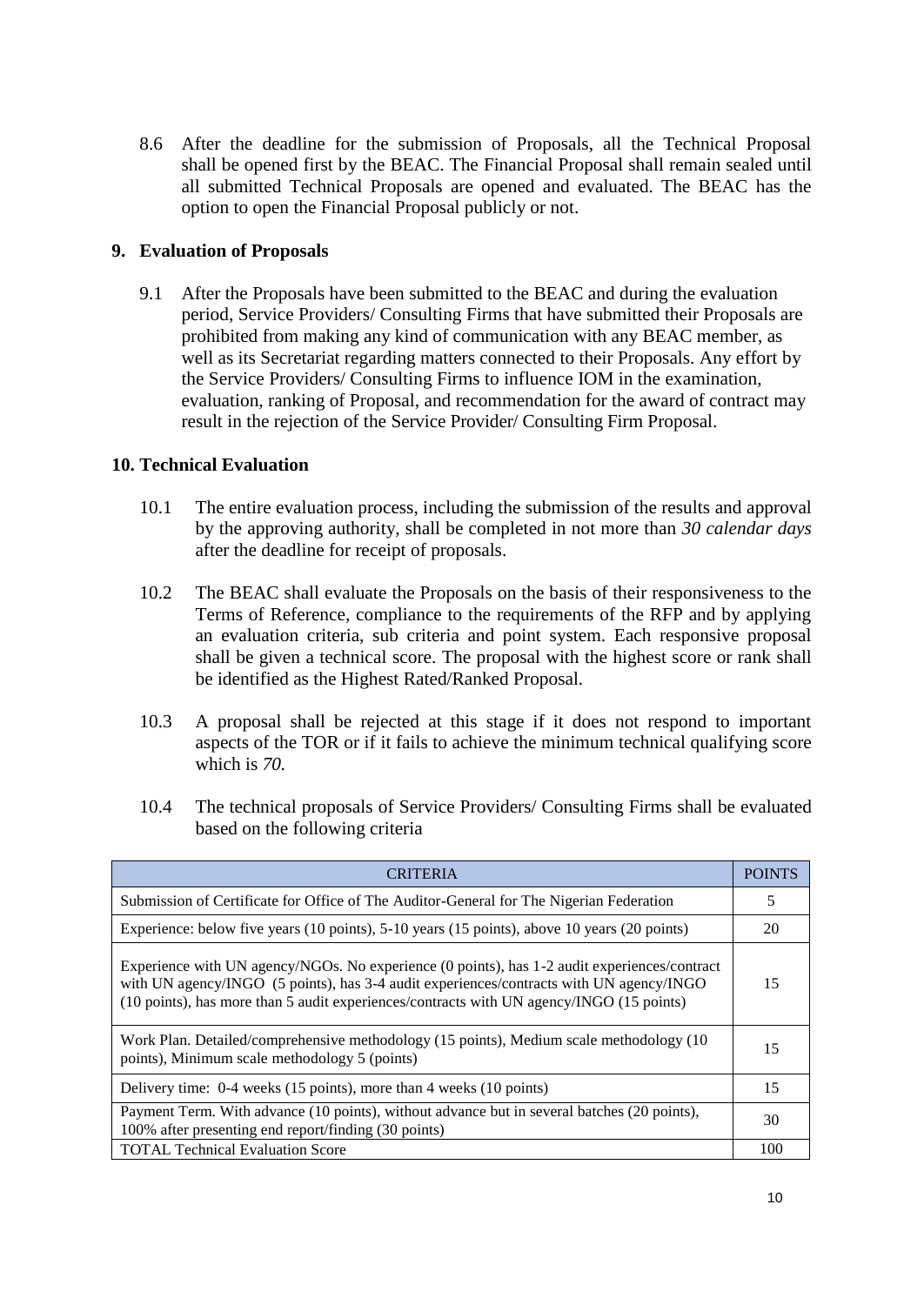The minimum technical score St required to pass is: 70 Points

- 10.5 Technical Proposal shall not be considered for evaluation in any of the following cases:
	- a) late submission, *i.e.*, after the deadline set
	- b) failure to submit any of the technical requirements and provisions provided under the Instruction to Service Provider/Consulting Firm and Terms of Reference (TOR);

# **11. Financial Evaluation**

- 11.1 The BEAC shall determine the completeness of the Financial Proposal whether all the Forms are present and the required to be priced are so priced.
- 11.2 The BEAC will correct any computational errors. In case of a discrepancy between a partial amount and the total amount, or between words and figures, the former will prevail. In addition, activities and items described in the Technical proposal but not priced, shall be assumed to be included in the prices of other activities or items.

# **12. Negotiations**

- 12.1 The aim of the negotiation is to reach agreement on all points and sign a contract. The expected date for contract negotiation is *28th June 2021*
- 12.2 Negotiation will include: a) discussion and clarification of the Terms of Reference (TOR) and Scope of Services; b) Discussion and finalization of the methodology and work program proposed by the Service Provider/ Consulting Firm; c) Consideration of appropriateness of qualifications and pertinent compensation, number of man-months and the personnel to be assigned to the job, and schedule of activities (manning schedule); d) Discussion on the services, facilities and data, if any, to be provided by IOM; e) Discussion on the financial proposal submitted by the Service Provider/ Consulting Firm; and f) Provisions of the contract. IOM shall prepare minutes of negotiation which will be signed both by IOM and the Service Provider/ Consulting Firm.
- 12.3 Having selected the Service Provider/ Consulting Firm on the basis of, among other things, an evaluation of proposed key professional staff, IOM expects to negotiate a contract on the basis of the experts named in the proposal. Before contract negotiations, IOM shall require assurances that the experts shall be actually available. IOM will not consider substitutions during contract negotiation unless both parties agree that the undue delay in the selection process makes such substitution unavoidable or for reasons such as death or medical incapacity. If this is not the case and if it is established that staff were referred in their proposal without confirming their availability the Service Provider/ Consulting Firm may be disqualified. Any proposed substitution shall have equivalent or better qualifications and experience than the original candidate.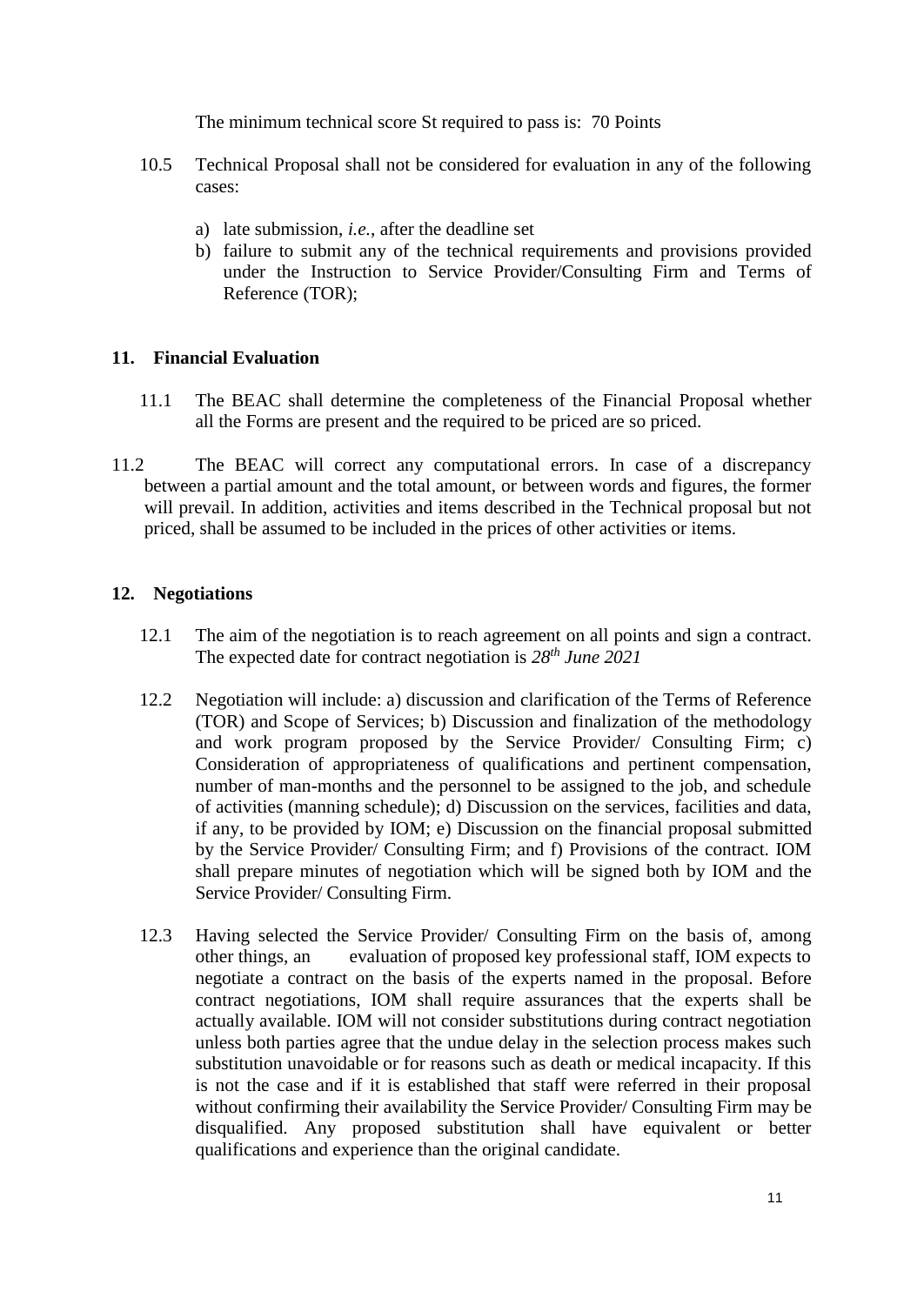- 12.5 All agreement in the negotiation will then be incorporated in the description of services and form part of the Contract.
- 12.6 The negotiations shall conclude with a review of the draft form of the Contract which forms part of this RFP (Section VI). To complete negotiations, IOM and the Service Provider/ Consulting Firm shall initial the agreed Contract. If negotiations fail, IOM shall invite the second ranked Service Provider/ Consulting Firm to negotiate a contract. If negotiations still fail, the IOM shall repeat the process for the next-in-rank Service Providers/ Consulting Firms until the negotiation is successfully completed.

# **13. Award of Contract**

13.1 The contract shall be awarded, through a notice of award, following negotiations and subsequent post-qualification to the Service Provider/ Consulting Firm with the Highest Rated Responsive Proposal. Thereafter, the IOM shall promptly notify other Service Providers/ Consulting Firms on the shortlist that they were unsuccessful and shall return their unopened Financial Proposals. Notification will also be sent to those Service Providers/ Consulting Firms who did not pass the technical evaluation.

## **13.2 The Service Provider/ Consulting Firm is expected to commence the assignment on** *15th July 2021 and completed by 15th August 2021*

## **14. Confidentiality**

14.1.1 Information relating to the evaluation of proposals and recommendations concerning awards shall not be disclosed to the Service Provider/ Consulting Firm who submitted Proposals or to other persons not officially concerned with the process. The undue use by any Service Provider/ Consulting Firm of confidential information related to the process may result in the rejection of its Proposal and may be subject to the provisions of IOM's anti-fraud and corruption policy.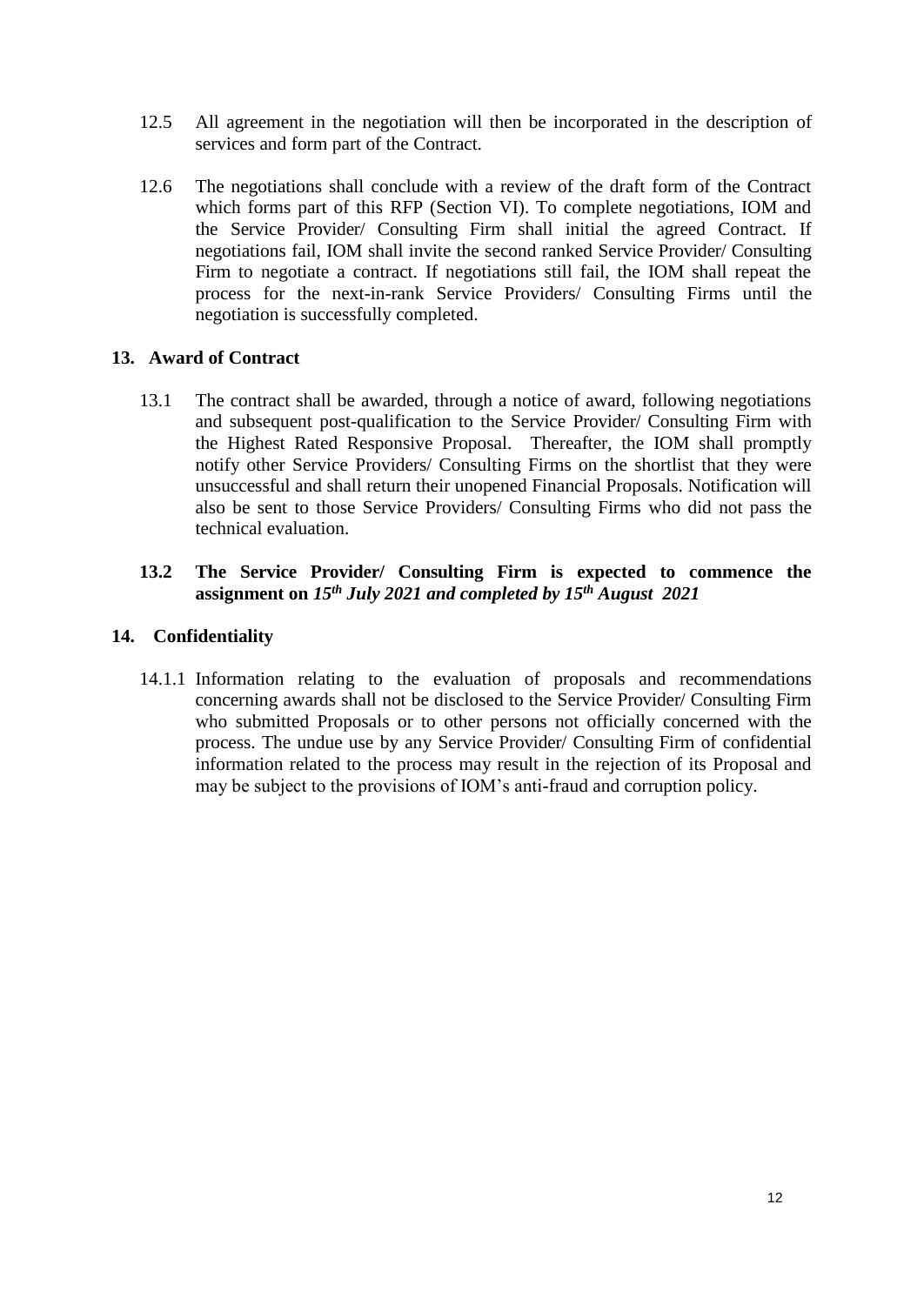# **Section III. Technical Proposal Standard Forms**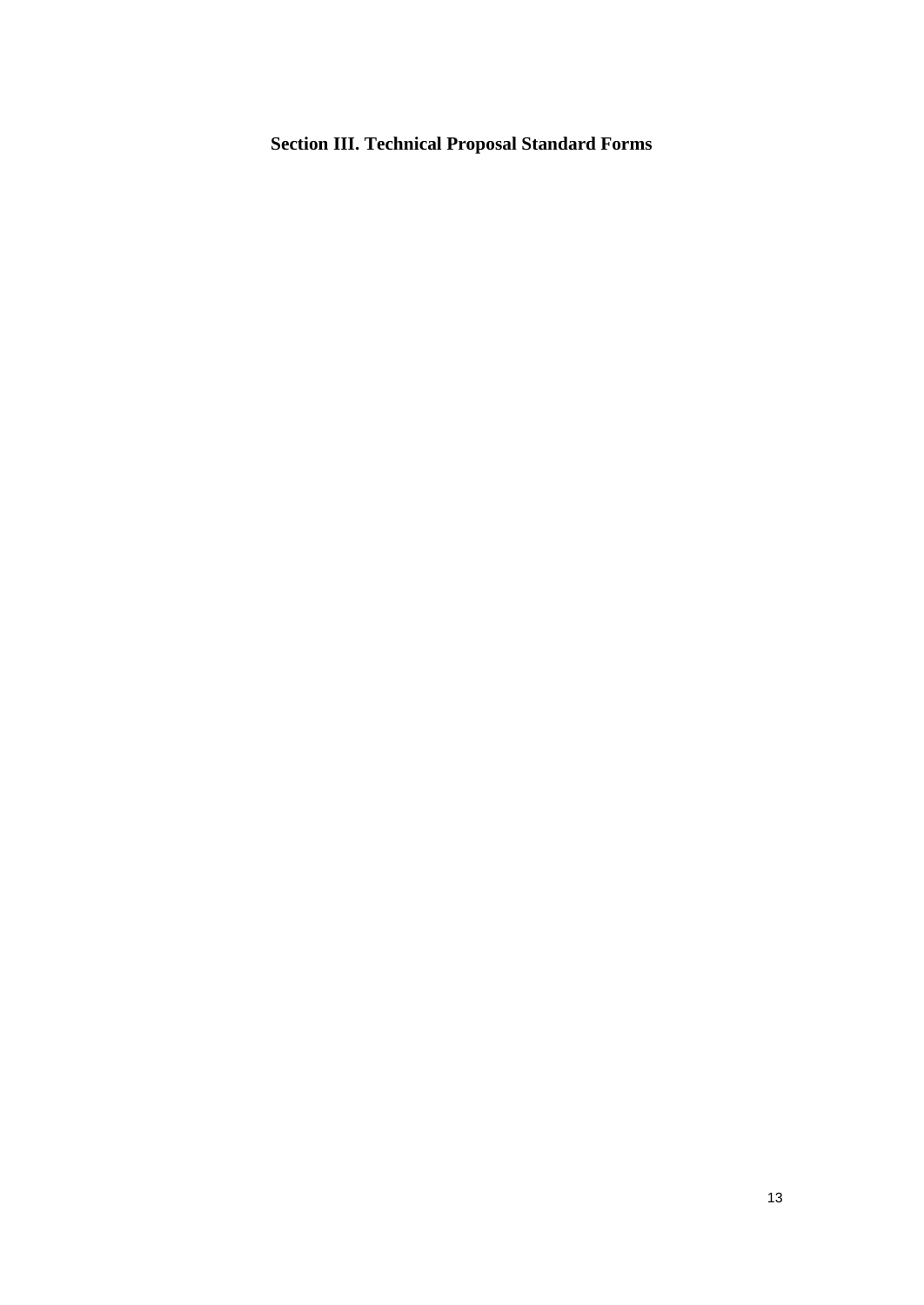# **TPF-1: Technical Proposal Submission Form**

# *[Location, Date]*

To: *[Chairperson Name and address of IOM Mission]*

Ladies/Gentlemen:

We, the undersigned, offer to provide the Services for *[insert Title of services]* in accordance with your Request for Proposal (RFP) dated *[insert Date]* and our Proposal. We are hereby submitting our Proposal, which includes this Technical Proposal, and a Financial Proposal sealed under a separate envelope.

If negotiations are held after the period of validity of the Proposal, we undertake to negotiate on the basis of the proposed staff. Our Proposal is binding upon us and subject to the modifications resulting from Contract negotiations.

We acknowledge and accept IOM's right to inspect and audit all records relating to our Proposal irrespective of whether we enter into a contract with IOM as a result of this proposal or not.

We understand you are not bound to accept any Proposal you receive.

We remain,

Yours sincerely,

Authorized Signature: Name and Title of Signatory: Name of Firm: Address: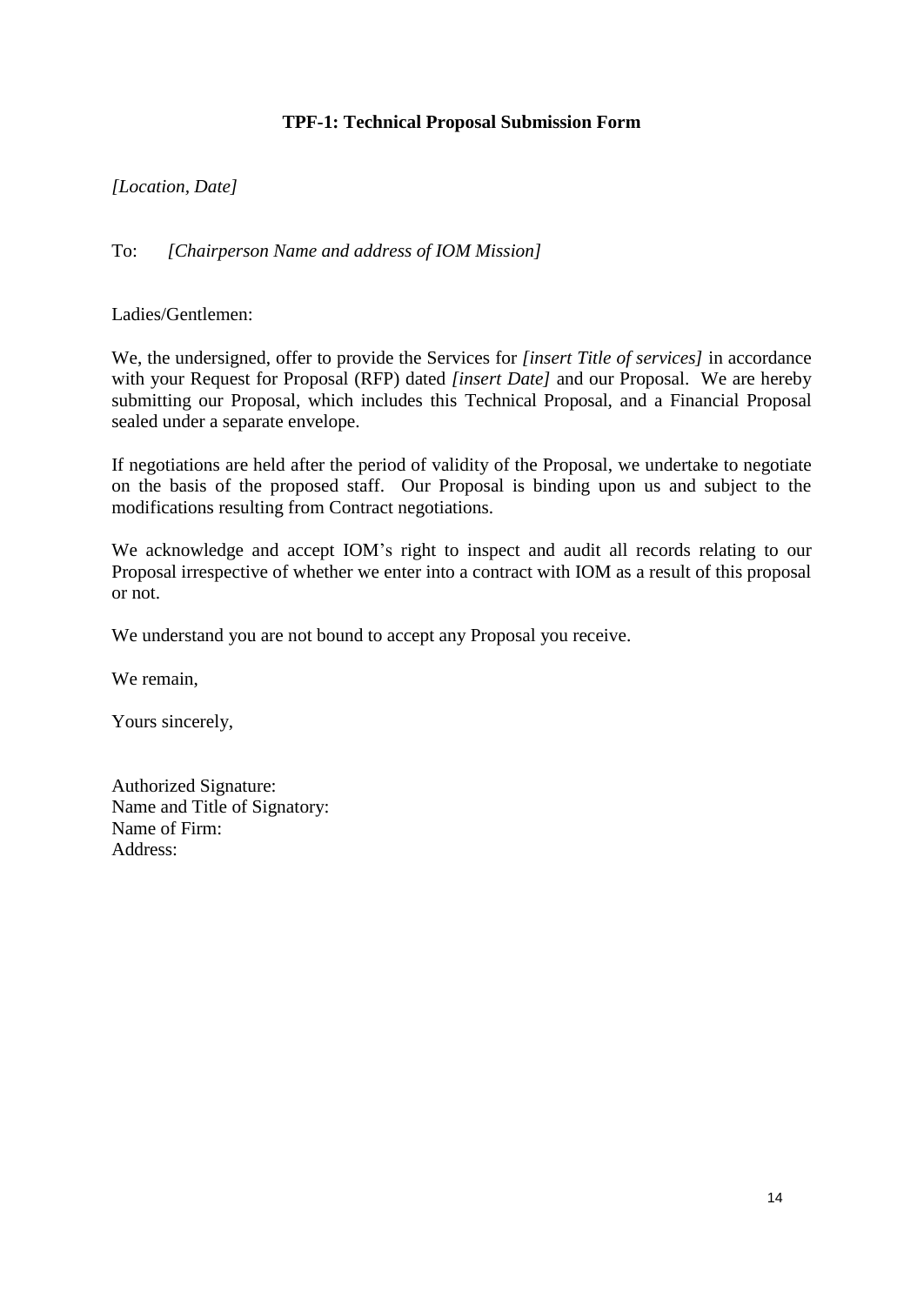# **TPF-2A: Service Provider/ Consulting Firm's Organization**

*[Provide here brief (two pages) description of the background and organization of your firm/entity and each associate for the assignment (if applicable)]*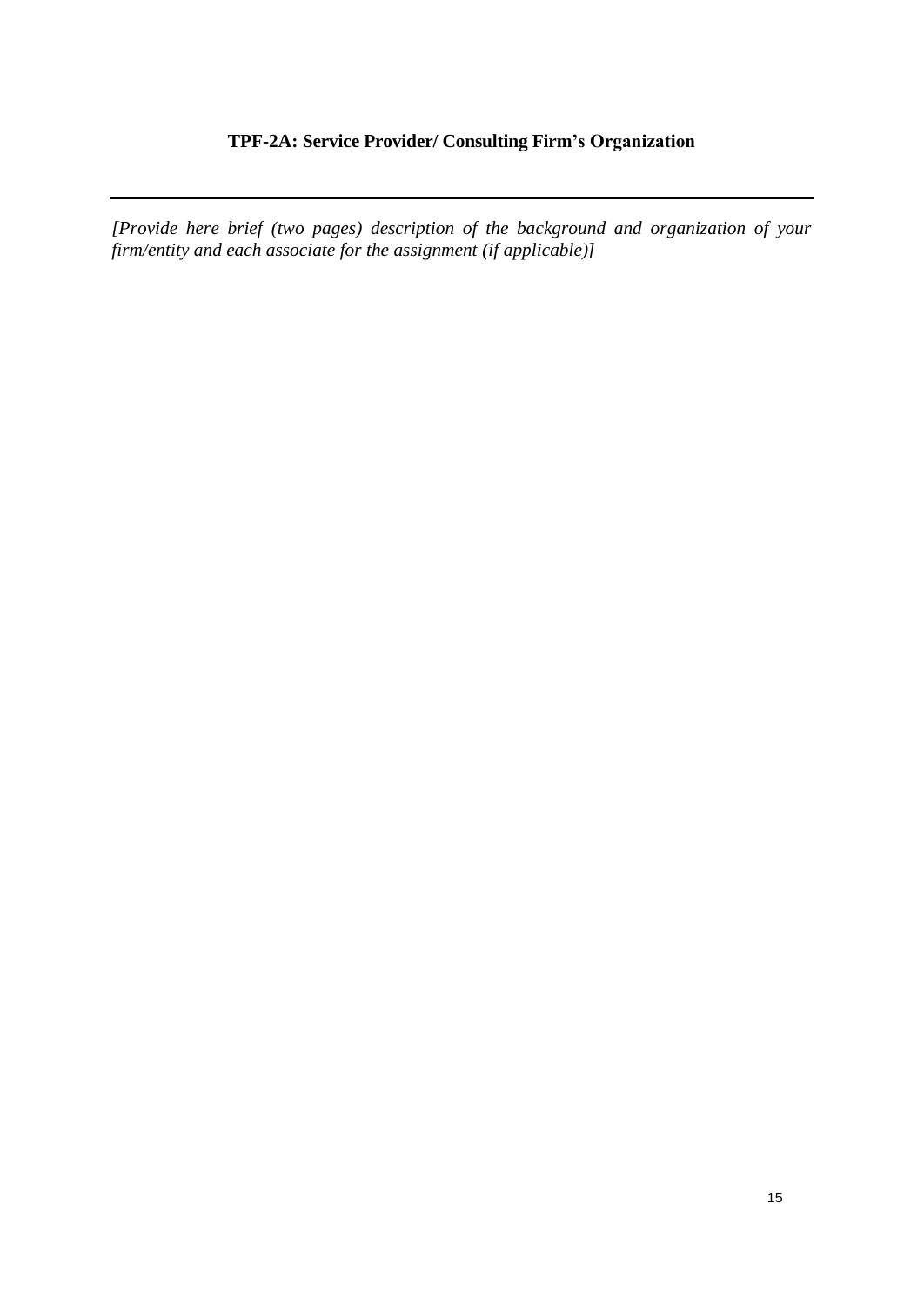# **Relevant Services Carried Out in the Last Five Years That Best Illustrate Qualifications**

Using the format below, provide information on each assignment for which your firm/entity, either individually as a corporate entity or as one of the major companies within an association, was legally contracted.

| <b>Assignment Name:</b>             | Country:                                                      |                                                                                                                                                                         |  |  |  |  |
|-------------------------------------|---------------------------------------------------------------|-------------------------------------------------------------------------------------------------------------------------------------------------------------------------|--|--|--|--|
| Location within Country:            | Professional Staff Provided by<br>Your Firm/Entity(profiles): |                                                                                                                                                                         |  |  |  |  |
| Name of Client:                     |                                                               | N <sup>o</sup> of Staff:                                                                                                                                                |  |  |  |  |
| Address:                            | Nº of Staff-Months; Duration of<br>Assignment:                |                                                                                                                                                                         |  |  |  |  |
| Start Date (Month/Year): Completion | (Month/Year):                                                 | Date Approx. Value of Services (in<br>Current US\$):                                                                                                                    |  |  |  |  |
| , If Any:                           |                                                               | Name of Associated Service Providers/ Consulting Firms $N^{\circ}$ of Months of Professional<br>Staff Provided by Associated<br>Service Providers/ Consulting<br>Firms: |  |  |  |  |
| Performed:                          |                                                               | Name of Senior Staff (Project Director/Coordinator, Team Leader) Involved and Functions                                                                                 |  |  |  |  |
| Narrative Description of Project:   |                                                               |                                                                                                                                                                         |  |  |  |  |
|                                     | Description of Actual Services Provided by Your Staff:        |                                                                                                                                                                         |  |  |  |  |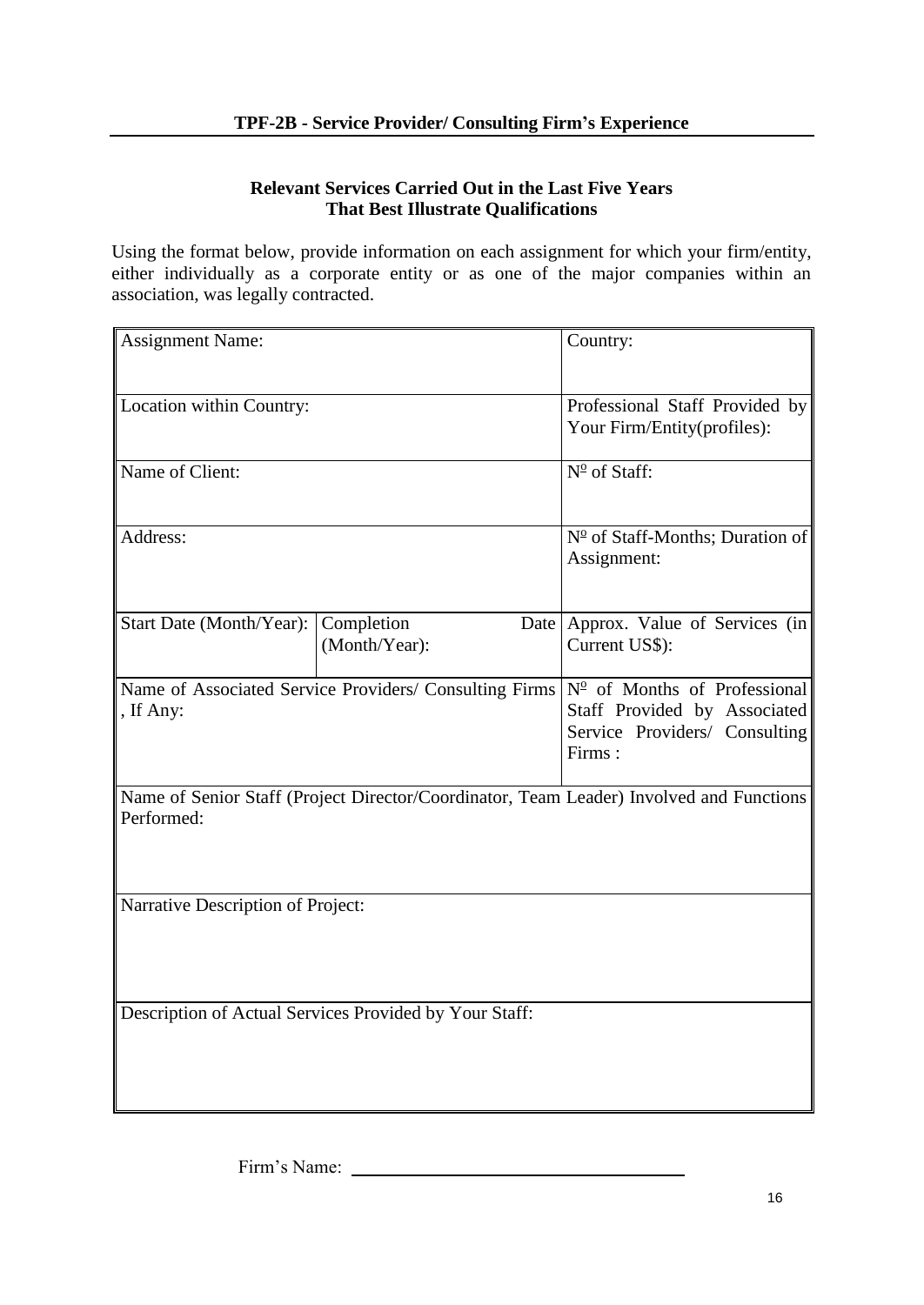# **TPF-3: Comments and Suggestions of Service Providers/ Consulting Firms on the Terms of Reference and on Data, Services, and Facilities to be Provided by IOM**

# A. On the Terms of Reference:

[The Service Provider/ Consulting Firm should present and justify here any modifications or improvement to the Terms of Reference that they are proposing to improve performance in carrying out the assignment (such as deleting some activity you consider unnecessary, or adding another, or proposing a different phasing of the activities). Such suggestions should be concise and to the point, and incorporated in the Service Provider/ Consulting Firm's Proposal.]

- 1.
- 2.
- 
- 3.
- 4.
- 5.

# B. On the data, services, and facilities to be provided by IOM:

[Comment here on counterpart staff and facilities to be provided by IOM according to Paragraph 1.6 of Section II – Instructions to Service Providers/ Consulting Firms, including administrative support, office space, local transportation, equipment, data, etc.]

- 1.
- 2.
- 
- 3.
- 4.
- 5.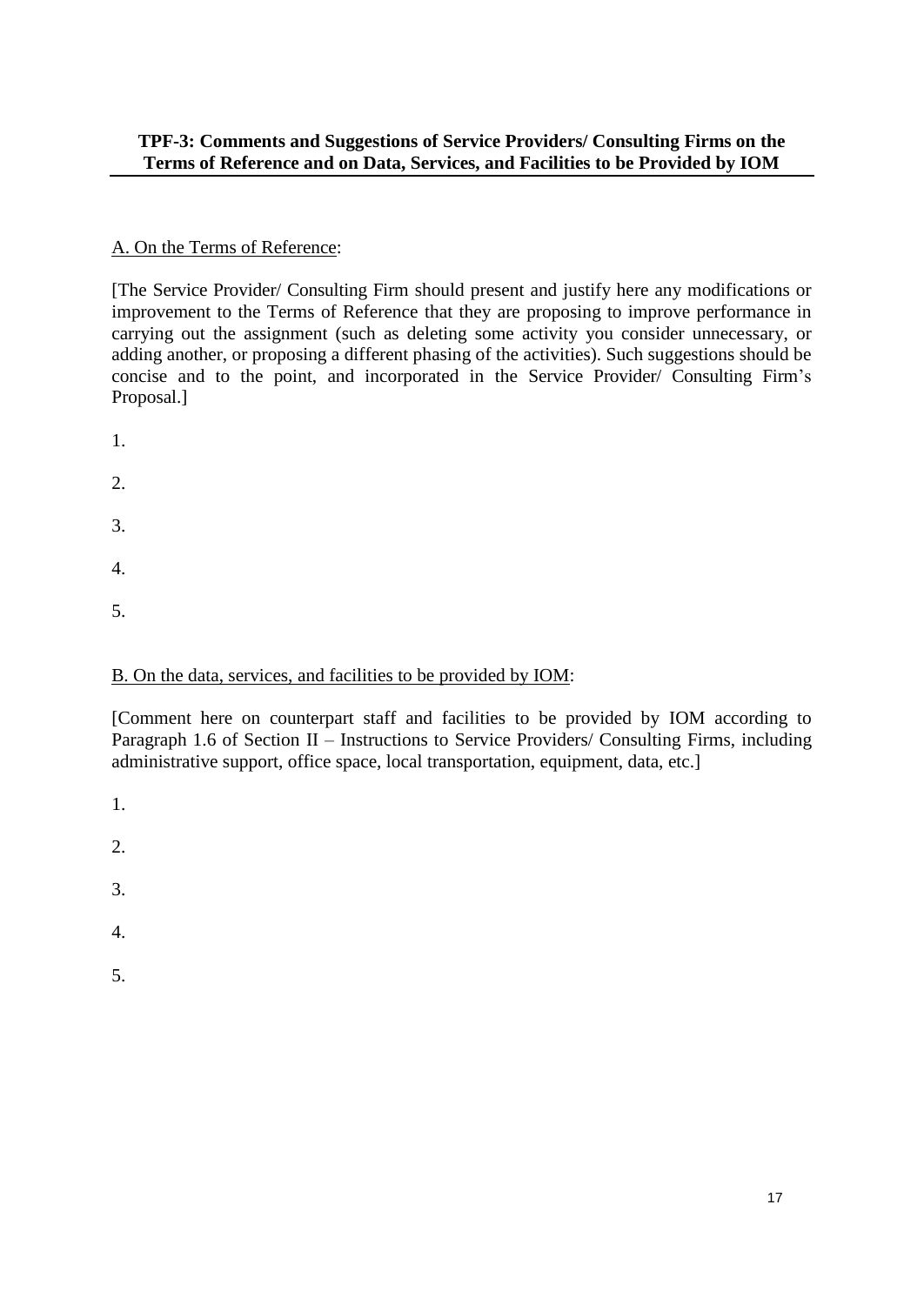[Technical approach, methodology and work plan are key components of the Technical proposal. The Consultant is suggested to present the Technical Proposal using the following:

- a) Technical Approach and methodology
- b) Work Plan and
- c) Organization and Staffing
- a) **Technical Approach and Methodology**. In this section the Service Provider/ Consulting Firm should explain their understanding of the objectives of the assignment, approach to the services, methodology for carrying out the activities and obtaining the expected output, and the degree of details of such output. The Consultant should highlight the problems being addressed and their importance, and explain the technical approach that would be adopted to address them. The Consultant should also explain the methodologies being proposed to adopt and highlight the compatibility of those methodologies with the proposed approach.
- b) **Work Plan**. In this section the Service Provider/ Consulting Firm should propose the main activities of the assignment, their content and duration, phasing and interrelations, milestones (including interim approvals by the IOM, and delivery dates of the reports. The proposed work plan should be consistent with the technical approach and methodology, showing understanding of the TOR and ability to translate them into a feasible working plan. A list of the final documents, including reports, drawings, and tables to be delivered as final output, should be included here. The Work Plan should be consistent with the Work Schedule (TPF-8).
- c) **Organization and Staffing**. In this section the Service Provider/ Consulting Firm should propose the structure and composition of the team. Main disciplines of the assignment should be listed, the key expert responsible, and the proposed technical and support staff.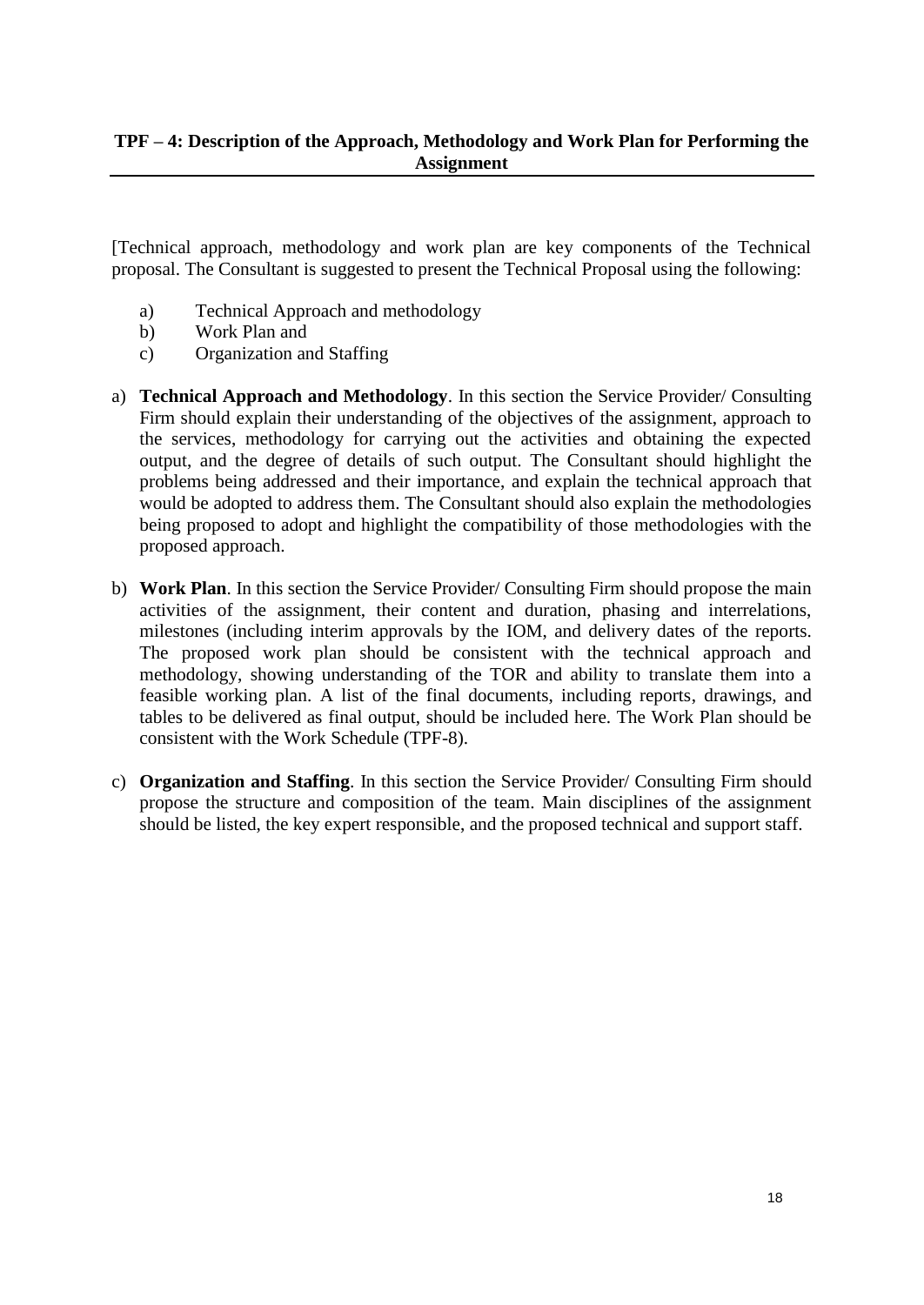# **TPF – 5: Team Composition and Task Assignments**

| 1. Technical/Managerial Staff |          |      |
|-------------------------------|----------|------|
| Name                          | Position | Task |
|                               |          |      |
|                               |          |      |
|                               |          |      |
|                               |          |      |
|                               |          |      |

| 2. Support Staff |          |      |
|------------------|----------|------|
| Name             | Position | Task |
|                  |          |      |
|                  |          |      |
|                  |          |      |
|                  |          |      |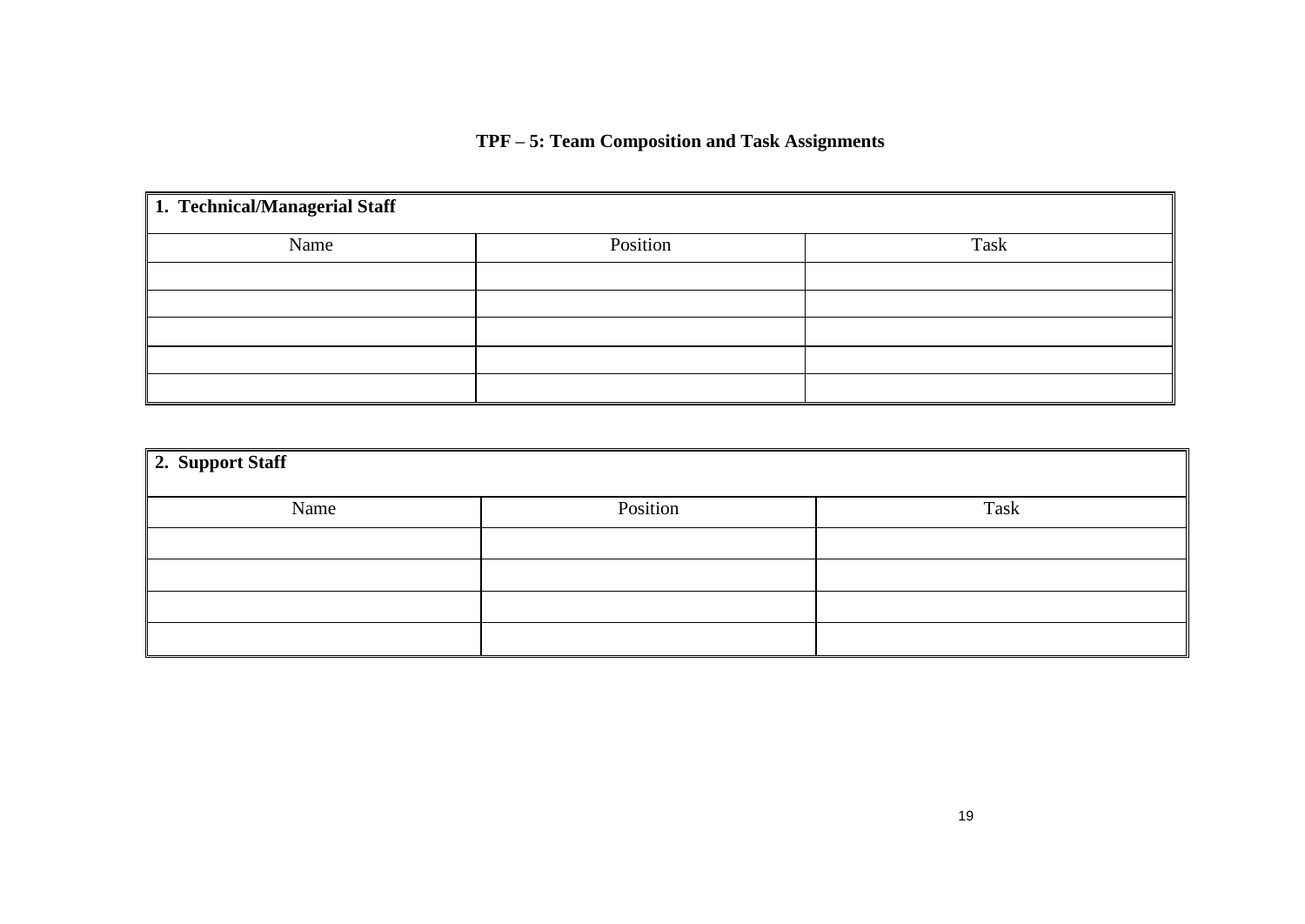# **TPF – 6: Format of Curriculum Vitae (CV) for Proposed Professional Staff**

| Proposed Position:                    |  |
|---------------------------------------|--|
|                                       |  |
|                                       |  |
|                                       |  |
|                                       |  |
|                                       |  |
| Membership in Professional Societies: |  |
|                                       |  |
| Detailed Tasks Assigned:              |  |
|                                       |  |

## **Key Qualifications:**

[*Give an outline of staff member's experience and training most pertinent to tasks on assignment. Describe degree of responsibility held by staff member on relevant previous assignments and give dates and locations. Use about half a page.*]

### **Education:**

[*Summarize college/university and other specialized education of staff member, giving names of schools, dates attended, and degrees obtained. Use about one quarter of a page.*]

## **Employment Record:**

[*Starting with present position, list in reverse order every employment held. List all positions held by staff member since graduation, giving dates, names of employing organizations, titles of positions held, and locations of assignments. For experience in last ten years, also give types of activities performed and client references, where appropriate. Use about two pages.*]

### **Languages:**

[*For each language indicate proficiency: excellent, good, fair, or poor in speaking, reading, and writing.*]

# **Certification:**

I, the undersigned, certify that to the best of my knowledge and belief, these data correctly describe me, my qualifications, and my experience. I understand that any willful misstatement described herein may lead to my disqualification or dismissal, if engaged.

Date: *[Signature of staff member and authorized representative of the firm] Day/Month/Year*

Full name of staff member:

Full name of authorized representative: \_\_\_\_\_\_\_\_\_\_\_\_\_\_\_\_\_\_\_\_\_\_\_\_\_\_\_\_\_\_\_\_\_\_\_\_\_\_\_\_\_\_\_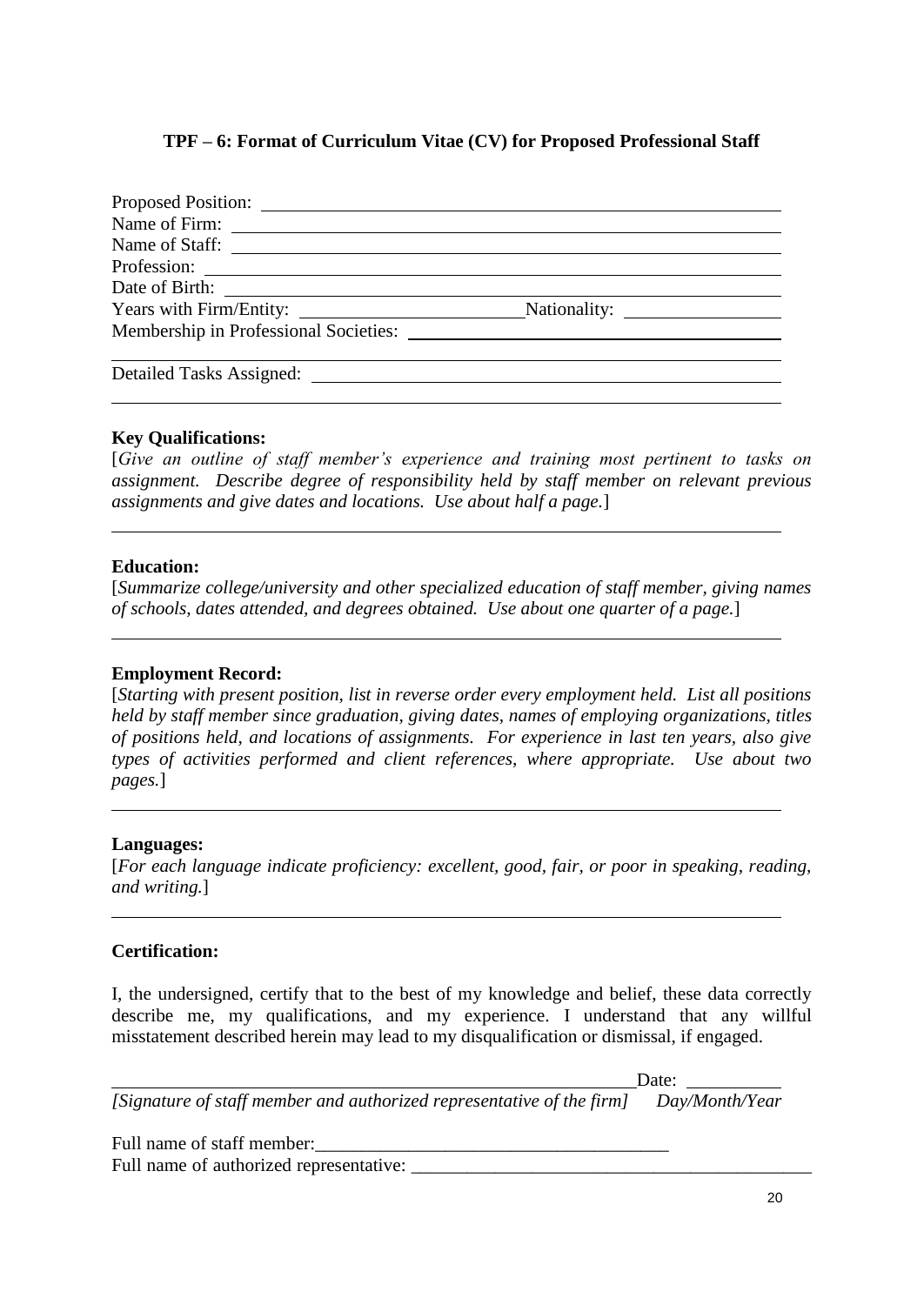# **TPF-7: Time Schedule for Professional Personnel**

|                                         |          |                           |   |                |                |                |   |                                         |                |   |   |                      | Months (in the Form of a Bar Chart) |
|-----------------------------------------|----------|---------------------------|---|----------------|----------------|----------------|---|-----------------------------------------|----------------|---|---|----------------------|-------------------------------------|
| Name                                    | Position | Reports<br>Due/Activities | 1 | $\overline{2}$ | $\mathfrak{Z}$ | $\overline{4}$ | 5 | 6                                       | $\overline{7}$ | 8 | 9 | $10 \mid 11 \mid 12$ | Number of Months                    |
|                                         |          |                           |   |                |                |                |   |                                         |                |   |   |                      |                                     |
|                                         |          |                           |   |                |                |                |   |                                         |                |   |   |                      | Subtotal (1)                        |
|                                         |          |                           |   |                |                |                |   |                                         |                |   |   |                      |                                     |
|                                         |          |                           |   |                |                |                |   |                                         |                |   |   |                      | Subtotal (2)                        |
|                                         |          |                           |   |                |                |                |   |                                         |                |   |   |                      |                                     |
|                                         |          |                           |   |                |                |                |   |                                         |                |   |   |                      | Subtotal (3)                        |
|                                         |          |                           |   |                |                |                |   |                                         |                |   |   |                      |                                     |
|                                         |          |                           |   |                |                |                |   |                                         |                |   |   |                      | Subtotal (4)                        |
|                                         |          |                           |   |                |                |                |   |                                         |                |   |   |                      |                                     |
| Full-time:                              |          | Part-time:                |   |                |                |                |   |                                         |                |   |   |                      |                                     |
| Reports Due:                            |          |                           |   |                |                |                |   |                                         |                |   |   |                      |                                     |
| <b>Activities Duration:</b><br>Location |          |                           |   |                |                |                |   | Signature of Authorized Representative: |                |   |   |                      |                                     |

Full Name: \_\_\_\_\_\_\_\_\_\_\_\_\_\_\_\_\_\_\_\_\_\_\_\_\_\_\_\_\_

Title : \_\_\_\_\_\_\_\_\_\_\_\_\_\_\_\_\_\_\_\_\_\_\_\_\_\_\_\_\_\_\_\_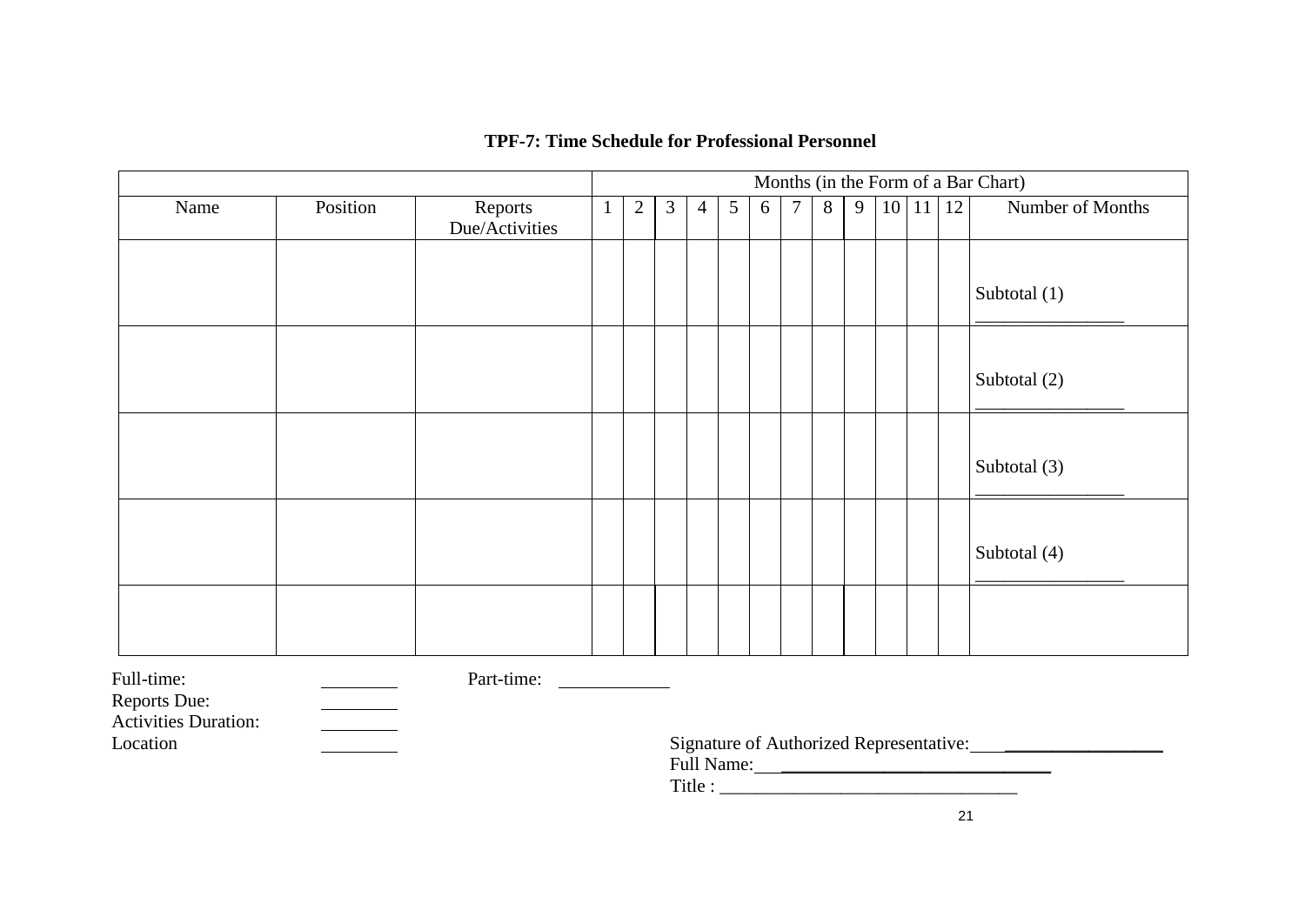# **TPF-8: Activity (Work) Schedule**

|                | A. Field Investigation and Other Activities |     |     |     |     |     |     |     |     |     |                      |          |          |  |
|----------------|---------------------------------------------|-----|-----|-----|-----|-----|-----|-----|-----|-----|----------------------|----------|----------|--|
|                | <b>Duration</b>                             |     |     |     |     |     |     |     |     |     |                      |          |          |  |
| No.            | <b>Activity/Wor</b><br>k Description        | 1st | 2nd | 3rd | 4th | 5th | 6th | 7th | 8th | 9th | 10 <sub>t</sub><br>h | 11t<br>h | 12t<br>h |  |
|                |                                             |     |     |     |     |     |     |     |     |     |                      |          |          |  |
| $\overline{2}$ |                                             |     |     |     |     |     |     |     |     |     |                      |          |          |  |
| 3              |                                             |     |     |     |     |     |     |     |     |     |                      |          |          |  |
| $\overline{4}$ |                                             |     |     |     |     |     |     |     |     |     |                      |          |          |  |
| 5              |                                             |     |     |     |     |     |     |     |     |     |                      |          |          |  |

# **B. Completion and Submission of Reports**

| Reports |                                                                                                           | Date |
|---------|-----------------------------------------------------------------------------------------------------------|------|
|         |                                                                                                           |      |
| 1.      | <b>Inception Report</b>                                                                                   |      |
| 2.      | <b>Interim Progress Report</b><br><b>First Status Report</b><br>(a)<br><b>Second Status Report</b><br>(b) |      |
| 3.      | Draft Report                                                                                              |      |
| 4.      | <b>Final Report</b>                                                                                       |      |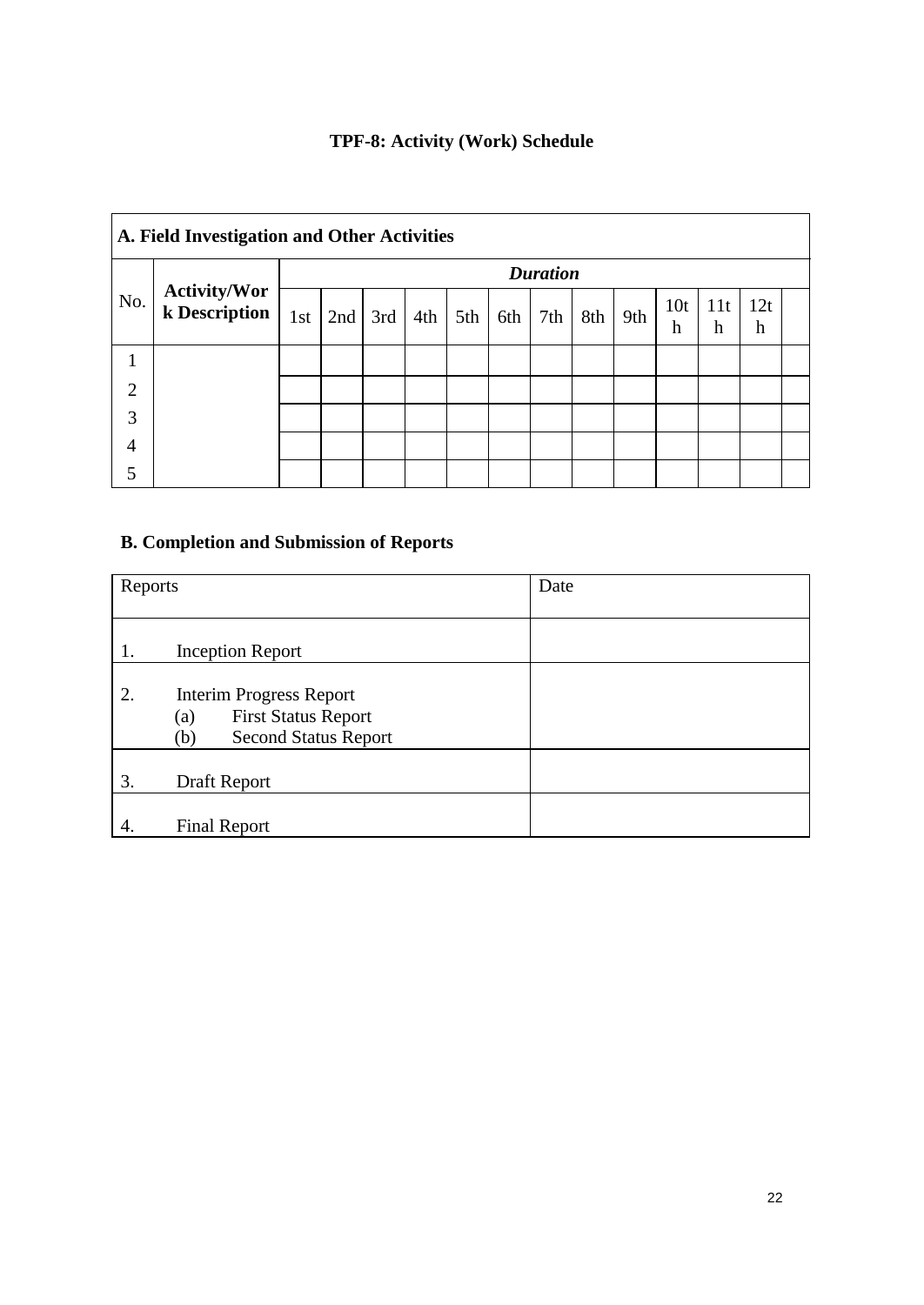# **Section IV. Financial Proposal - Standard Forms**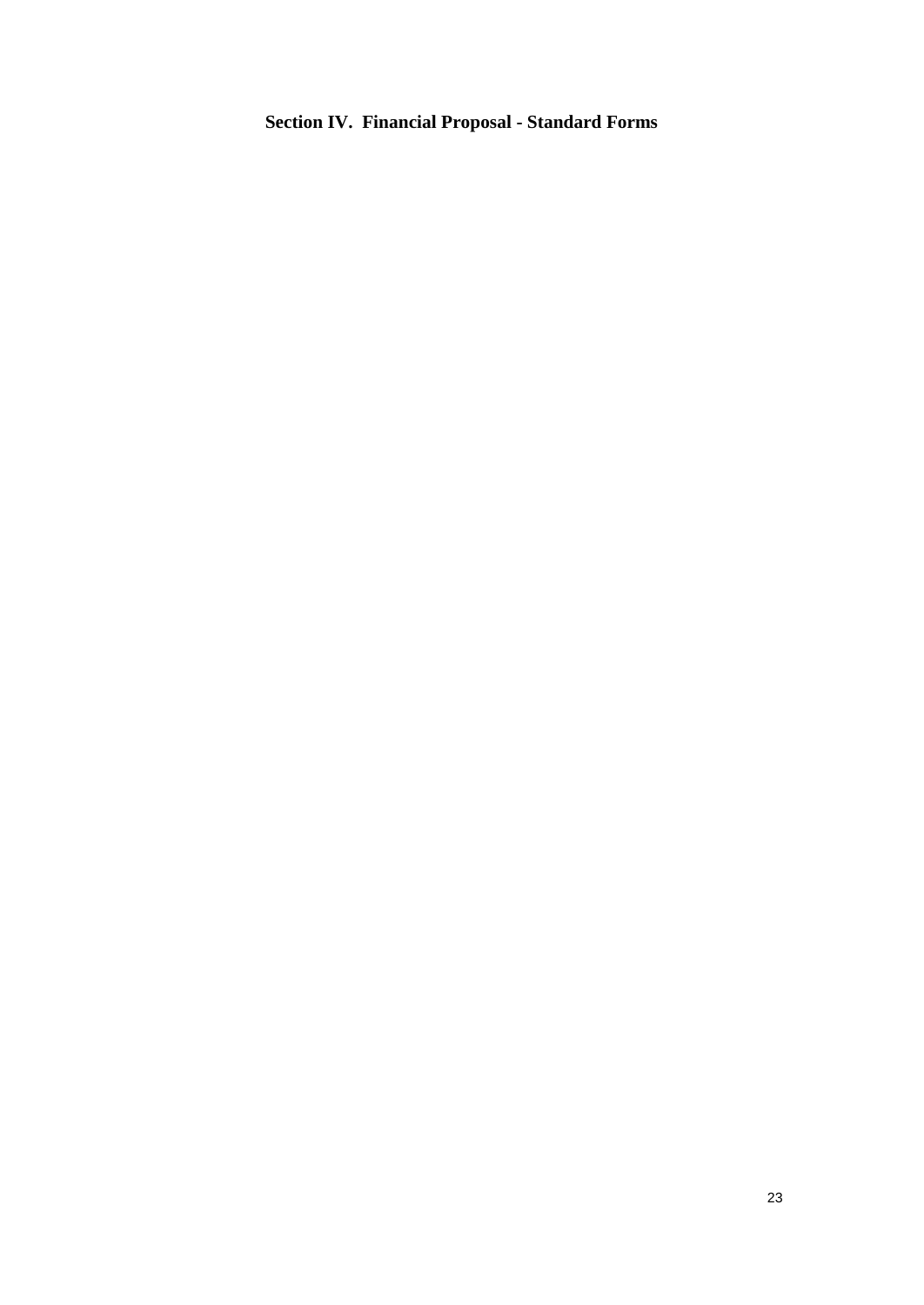# **FPF-1: Financial Proposal Submission Form**

*[Location, Date]*

To: *[Name of Chairperson and address of IOM Mission]*

Ladies/Gentlemen:

We, the undersigned, offer to provide the consulting services for *[insert Title of consulting services]* in accordance with your Request for Proposal (RFP) dated *[insert date]* and our Proposal (Technical and Financial Proposals). Our attached Financial Proposal is for the sum of *[Amount in words and figures].* This amount is exclusive of the local taxes, which we have estimated at *[Amount(s) in words and figures].*

Our Financial Proposal shall be binding upon us subject to the modifications resulting from Contract negotiations, up to expiration of the validity period of (insert *validity period*) of the Proposal.

We acknowledge and accept the IOM right to inspect and audit all records relating to our Proposal irrespective of whether we enter into a contract with the IOM as a result of this Proposal or not.

We confirm that we have read, understood and accept the contents of the Instructions to Service Providers/ Consulting Firms (ITC), Terms of Reference (TOR), the Draft Contract, the provisions relating to the eligibility of Service Providers/ Consulting Firms , any and all bulletins issued and other attachments and inclusions included in the RFP sent to us.

We understand you are not bound to accept any Proposal you receive.

We remain,

Yours sincerely, Authorized Signature: Name and Title of Signatory: Name of Firm: Address: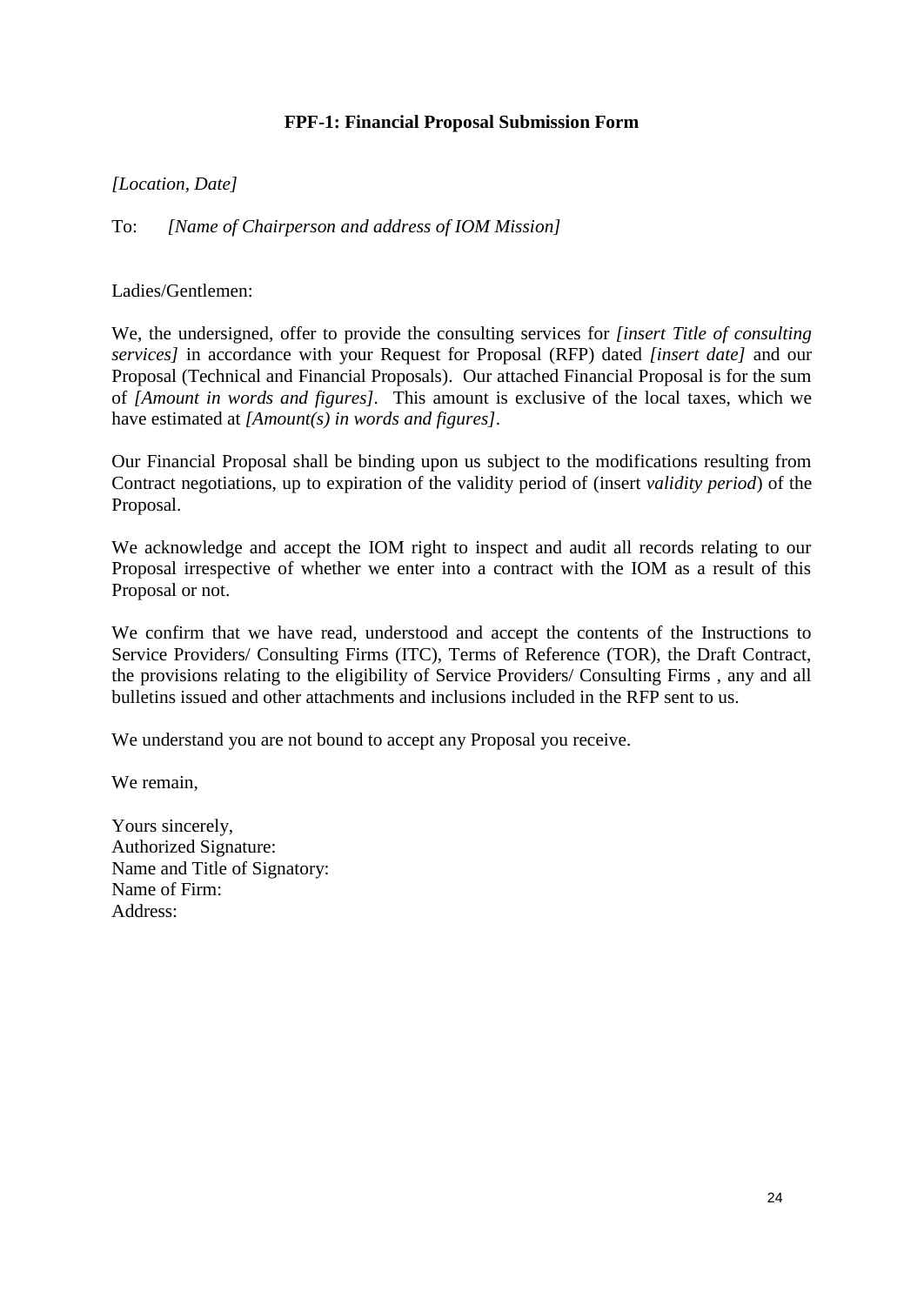# **Section V. Terms of Reference**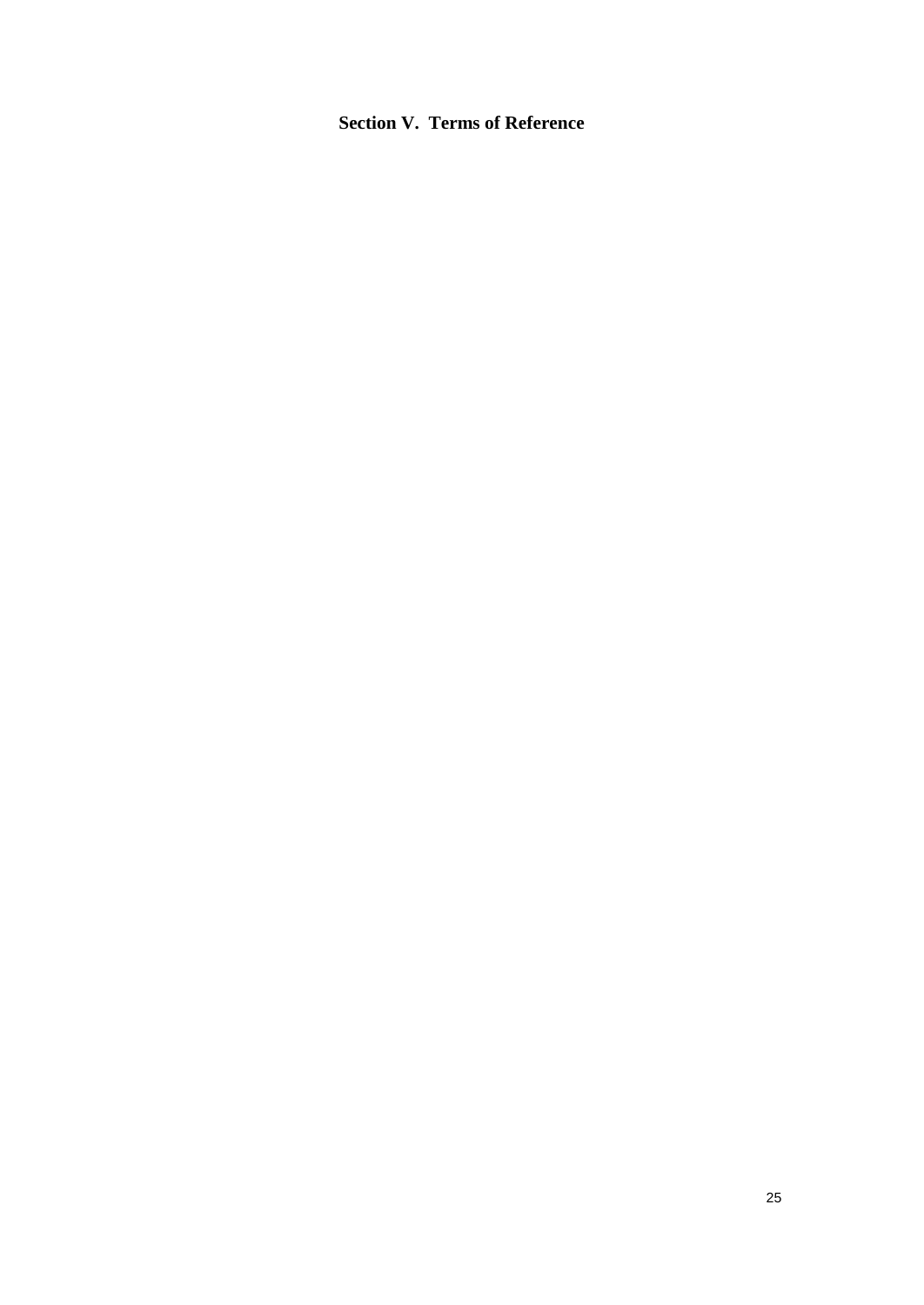# **Terms of Reference**

# **I. Introduction:**

International Organization for Migration (hereinafter referred to as IOM) obtained a voluntary contribution of **Ten Million Swedish Krona (SEK 10,000,000)** from Sweden represented by the Swedish International Development Cooperation Agency (hereinafter referred to as SIDA) to finance a project entitled **PROVISION OF MULTI-SECTORAL EMERGENCY ASSISTANCE TO CRISIS- AFFECTED POPULATIONS IN NORTH-EAST in Nigeria**"" (hereinafter referred to as the Project). The Project implementation period was from **01 April 2020 to 31 March 2021.**

The purpose of the Project was IOM contributes to the following aspects of the emergency response in north-east Nigeria: crisis-affected populations benefit from enhanced safety and dignified living conditions through lifesaving shelter and non-food items assistance; displaced populations benefit from improved living condition in displacement sites; crisisaffected populations have safe, equitable and adequate access to water, sanitation and hygiene services and infrastructure; capacity of existing Minimum Operating Security Standards (MOSS) / Minimum Operating Residential Security Standards (MORSS) compliant living and office space in deep-field locations is enhanced in order to support access to crisisaffected populations

The overall objective of the Project was to support a reduction in vulnerabilities and improved quality of life among crisis-affected populations and contribute to a strengthened emergency response in north-east Nigeria.

In particular, the project will contribute to the following aspects of the emergency response: **(1)** Crisis-affected populations benefit from enhanced safety and dignified living conditions through lifesaving shelter and non-food items assistance; **(2)** Displaced populations benefit from improved living condition in displacement sites ; **(3)** Crisis-affected populations have safe, equitable and adequate access to Water, Sanitation and Hygiene (WASH) services and infrastructure; **(4)** Capacity of existing MOSS/MORSS compliant living and office space in deep-field locations is enhanced in order to support access to crisis-affected populations.

IOM will mainstream protection principles across the intervention by prioritizing safety and dignity, as well as ensuring meaningful access, participation and empowerment. IOM Protection staff will assist IOM sectoral teams to ensure that the response is in accordance to protection and Gender-Based Violence (GBV) principles and guidelines. All sectors of interventions will undertake activities to mitigate against risks of GBV and Sexual Exploitation and Abuse (SEA).

IOM wishes to engage the services of an audit firm for the purpose of auditing this Project, as stipulated in the agreement between IOM and SIDA (hereinafter referred to as the Agreement). The audit shall be carried out in accordance with international audit standards issued by The International Auditing and Assurances Standards Board (IAASB) supported by The International Federation of Accountants (IFAC). The audit shall be carried out by an external, independent and qualified auditor (Certified Public Accountant/Authorized Public Accountant) in **Nigeria**

## **II. Objectives and scope of the audit:**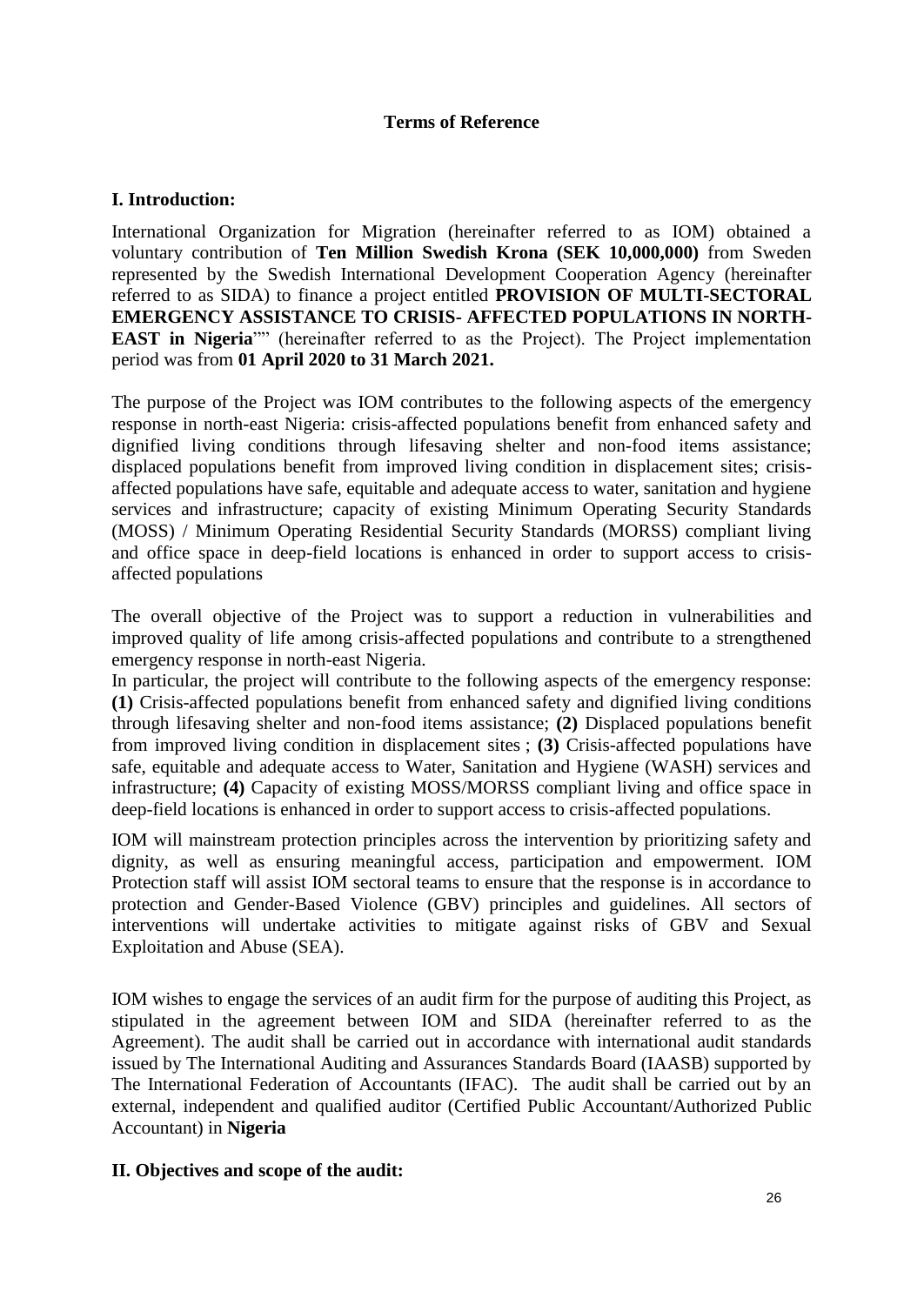The auditor shall use ISA 800/805 as basis for the risk assessment.

- 1. The objective is to audit the Financial Report for the Project for the period from **01 April 2020 to 31 March 2021** and express an audit opinion according to ISA 800/805 on whether the Financial Report of the Project is in accordance with IOM's accounting records and agreed budget.
- 2. The auditor shall examine, assess and report on compliance with the terms and conditions of the Agreement.
- 3. The auditor shall express an opinion whether the Financial Report is correct and gives a true and fair view of the activities of the Project and whether the execution has complied with the rules and conditions governing the use of funds as expressed in the Agreement.

# **III: Agreed upon procedures ISRS 4400, review the following areas in accordance with the Terms of reference below:**

- 1. Follow up whether salary costs debited to the project/programme are recorded in a systemized way and examine whether the salary costs can be verified by sufficient supporting documentation.
- 2. Examine whether the financial report includes a comparison between the actual costs/expenditures of activities and the budgeted costs/expenditures in the template and as per the amounts approved by Sida for the period.
- 3. Based on materiality and risk the auditor shall examine on a test basis whether there is supporting documentation related to incurred costs. Regardless of materiality of the findings the auditor shall quantify the amount for costs lacking sufficient supporting documentation.
- 4. Examine whether the exchange rate policy has been consistently applied in line with the Organization's policy.
- 5. Follow up whether IOM has adhered to its procurement guidelines as referred to in the agreement.
- 6. Review, if applicable, if outgoing balance for previous period is the same as incoming balance for the current period.
- 7. Verify the unspent balance at the end of the financial year against accounting records and its supporting documentation.
- 8. Verify the unspent balance that shall be repaid to Sida in the final report of the last agreement year. (Only applicable in the final report of the last agreement year which is 2019. This is not applicable to projects funded in 2018)
- 9. If funds have been forwarded to implementing partners, the auditor shall review whether IOM has signed agreements with its implementing partner organizations that reflect the applicable eligibility and audit requirements. Additionally, the auditor shall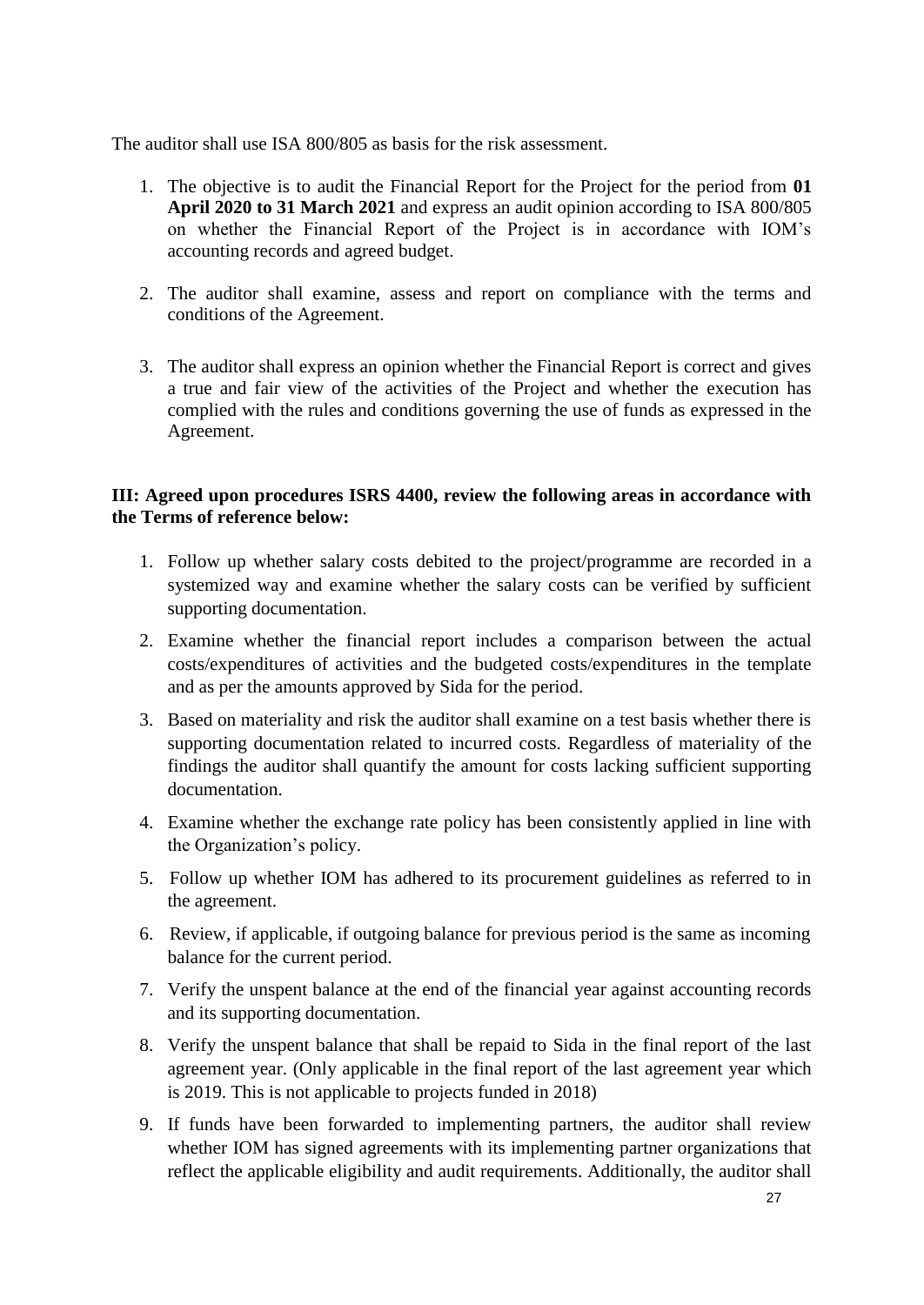examine on a test basis that there is supporting documentation related to the expenditure reported by the implementing partners. The size of the test shall be based on the auditor's risk analysis. The auditors shall report the identified amount in case there is any missing supporting documentation.

# **IV. Reporting**

- The report shall contain details regarding the audit methodology and the scope of the audit.
- The report shall contain an assurance that the audit was performed in accordance with international standards and by an independent qualified auditor.
- The report shall be signed by the responsible auditor (not just the audit firm) including the title of the responsible auditor.
- The reporting from the auditor shall include an independent auditor's report in accordance with the format in standard ISA 800/805 and the auditor's opinion shall be clearly stated. The independent auditor's report shall clearly stipulate that the audit has been conducted in accordance with ISA 800/805.
- The financial report that has been subject of the audit shall be attached to the audit reporting.
- The reporting shall also include a Management letter that discloses all audit findings (significant and other findings), as well as project weaknesses, or other weaknesses that might affect the project, identified during the audit process.
- The auditor shall make recommendations to address any project weaknesses, or other weaknesses that might affect the project, identified. The recommendations should be presented in priority.
- If IOM does not agree with an auditor recommendation, or if IOM explains the reason for the finding for example, then the auditor shall make a final comment to IOM's response.
- If the auditor assesses that no findings or weaknesses have been identified during the audit that would result in a Management Letter, an explanation of this assessment must be disclosed in the audit reporting.
- The Management Letter shall state the measures that have been taken as a result of last previous project audits funded by Sida in the country through this agreement and whether measures taken have been adequate to deal with reported shortcomings.
- The agreed upon procedures ISRS 4400 under section III, shall be reported separately in a "Report of factual findings". The size of the sample of reviewed audit reporting shall be stated in the report. When the auditor conducts agreed upon procedures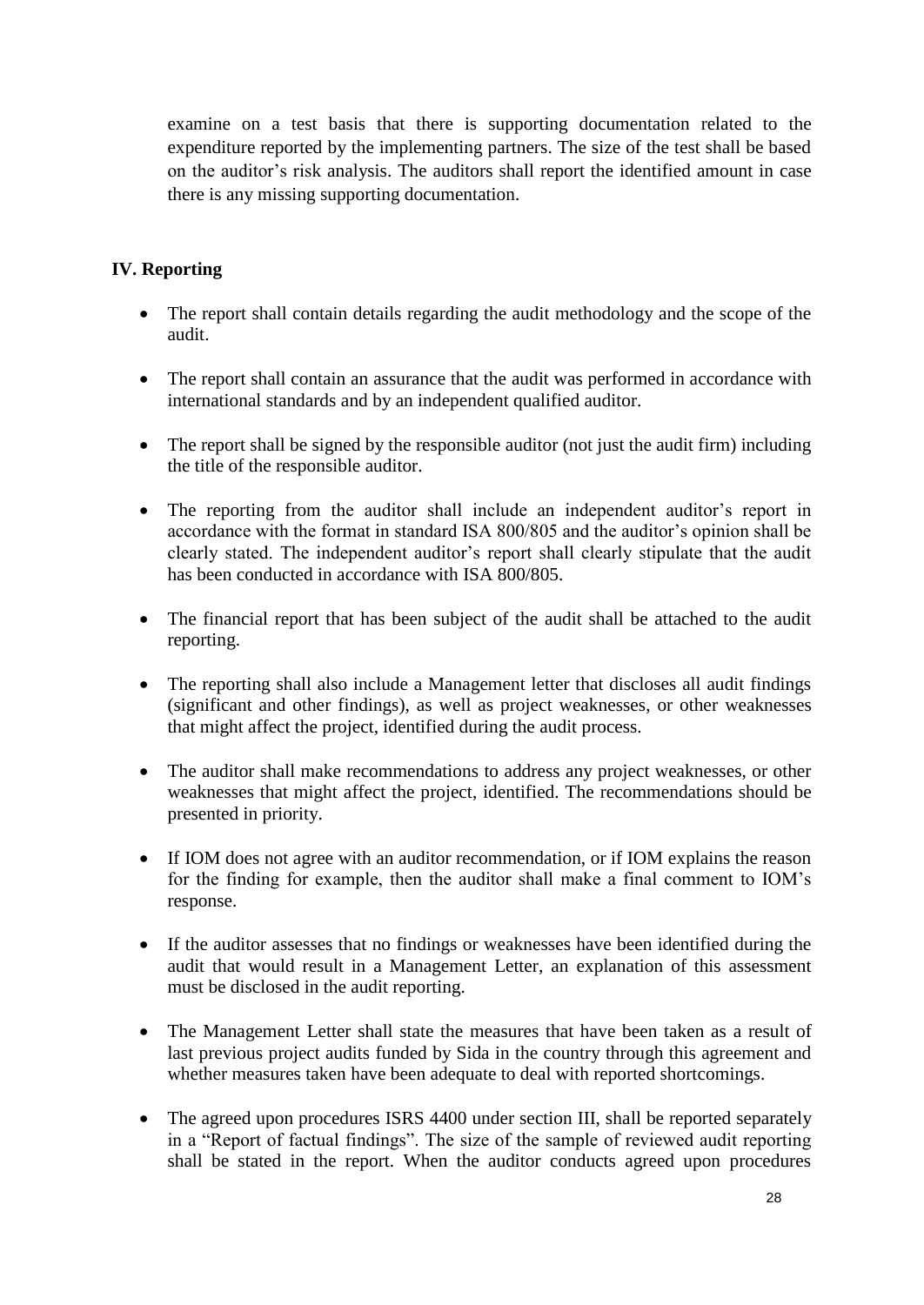according to ISRS 4400 and assesses that the observations presented in the "Report of factual findings" include the information that would have been included in a Management letter, a separate Management letter does not need to be issues for the ISRS 4400 assignment. Instead it is sufficient if the "Report on factual findings" include an explanation as to why a Management letter has not been issues.

- The draft report shall be written in English and be presented to IOM in MS Word format only (PowerPoint, excel or any other format will not be acceptable) within **4 weeks** of the commencement of the audit.
- The final report shall not exceed 20 pages and should be presented to IOM in one hard copy and one digital PDF version for onward transmission to SIDA.
- The audit shall commence latest by **15st July 2021,** the first draft audit report shall be due by **31st July 2021** and the final audit report should be submitted to IOM no later than **15th August 2021**.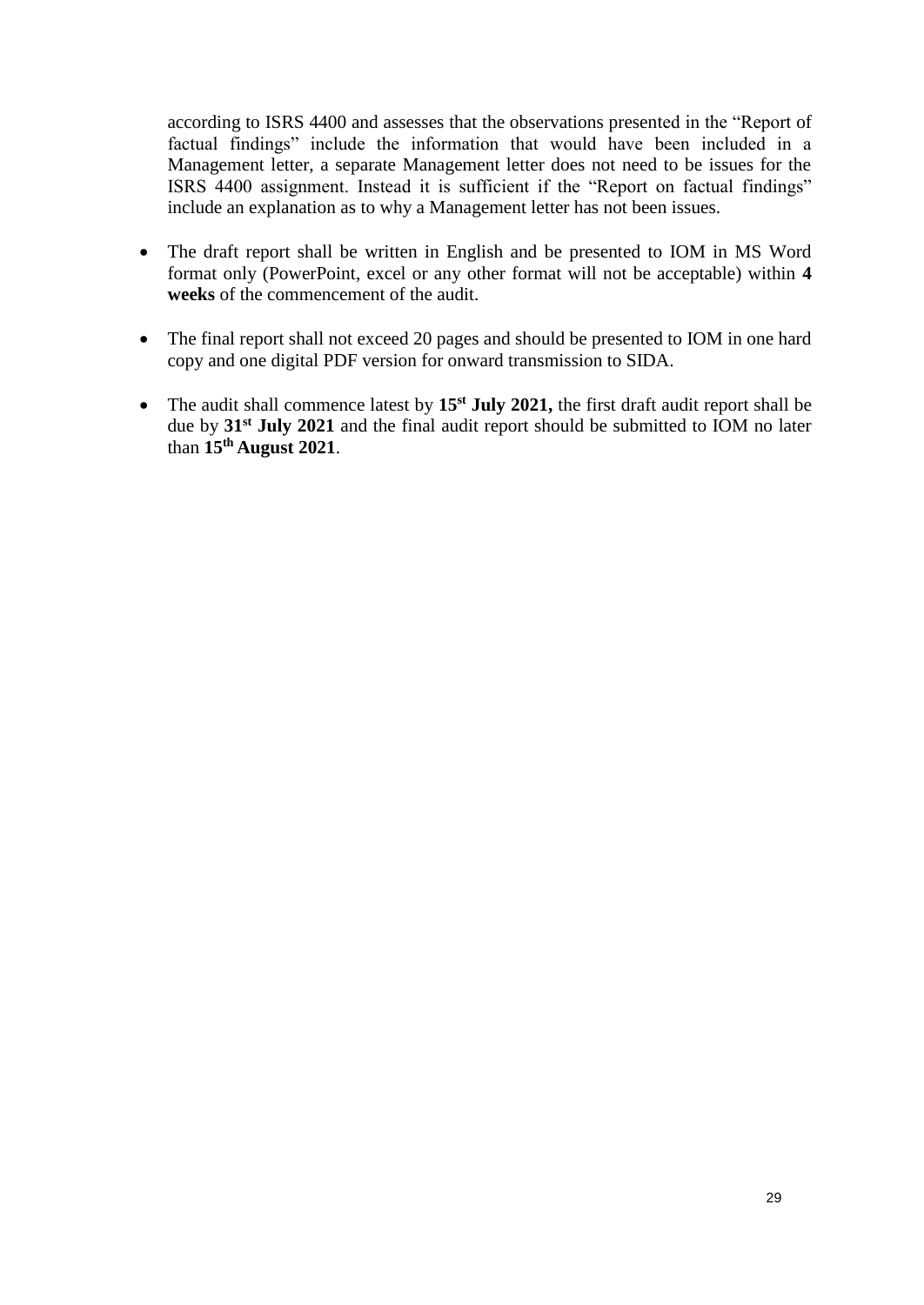### **Section VI – Contract for Services**

| IOM office-specific Ref. No.:      |  |
|------------------------------------|--|
| IOM Project Code:                  |  |
| LEG Approval Code / Checklist Code |  |

**Service Agreement Between The International Organization for Migration And [***Name of the Other Party***] On Audit Services**

#### 1. **Introduction and Integral Documents**

The Service Provider agrees to provide IOM with audit services for *[***PROVISION OF MULTI-SECTORAL EMERGENCY ASSISTANCE TO CRISIS- AFFECTED POPULATIONS IN NORTH-EAST in Nigeria***]* (the "Project") in accordance with the terms and conditions of this Agreement and its Annexes, if any.

The following documents form an integral part of this Agreement: [*add or delete as required*]

> Annex A: Terms of Reference (including Delivery Schedule) Annex B: Price Schedule Annex C: Bid/Quotation Form Annex D: Accepted Notice of Award (NOA)

### 2. **Parties**

The Parties to this Agreement are the **International Organization for Migration,** Mission in *Nigeria, located at No 55 Hassan Musa Katsina Road, Asokoro, Abuja, Nigeria,* represented by *Frantz Celestin Chief of Mission,* hereinafter referred to as IOM, and *[Name of the Other Party], [Address],* represented by *[Name, Title of the representative of the Other Party],* hereinafter referred to as the Service Provider.

### 3. **Services Supplied**

3.1 The Service Provider agrees to provide independent audit service for the Project to the IOM in accordance with the "Terms of Reference" (Annex A) (the "Services") The Services shall include:

[*add or delete as required – the more detail, the better*]

a) Preparation of the financial audit, including a meeting with IOM staff on how to access documents required for the audit.

b) Auditing and reporting on the Project financial statements, verification of documents and, as necessary, interview with relevant IOM staff

c) Delivery of an audit certificate in compliance with …(*e.g. the model for an audit certificate provided in Annex X of the Funding Agreement (Annex E)* ).

d) Delivery of a draft final audit report prior to the issuance of the audit certificate and no later than (*date*) in order to enable IOM to provide necessary clarifications or further information.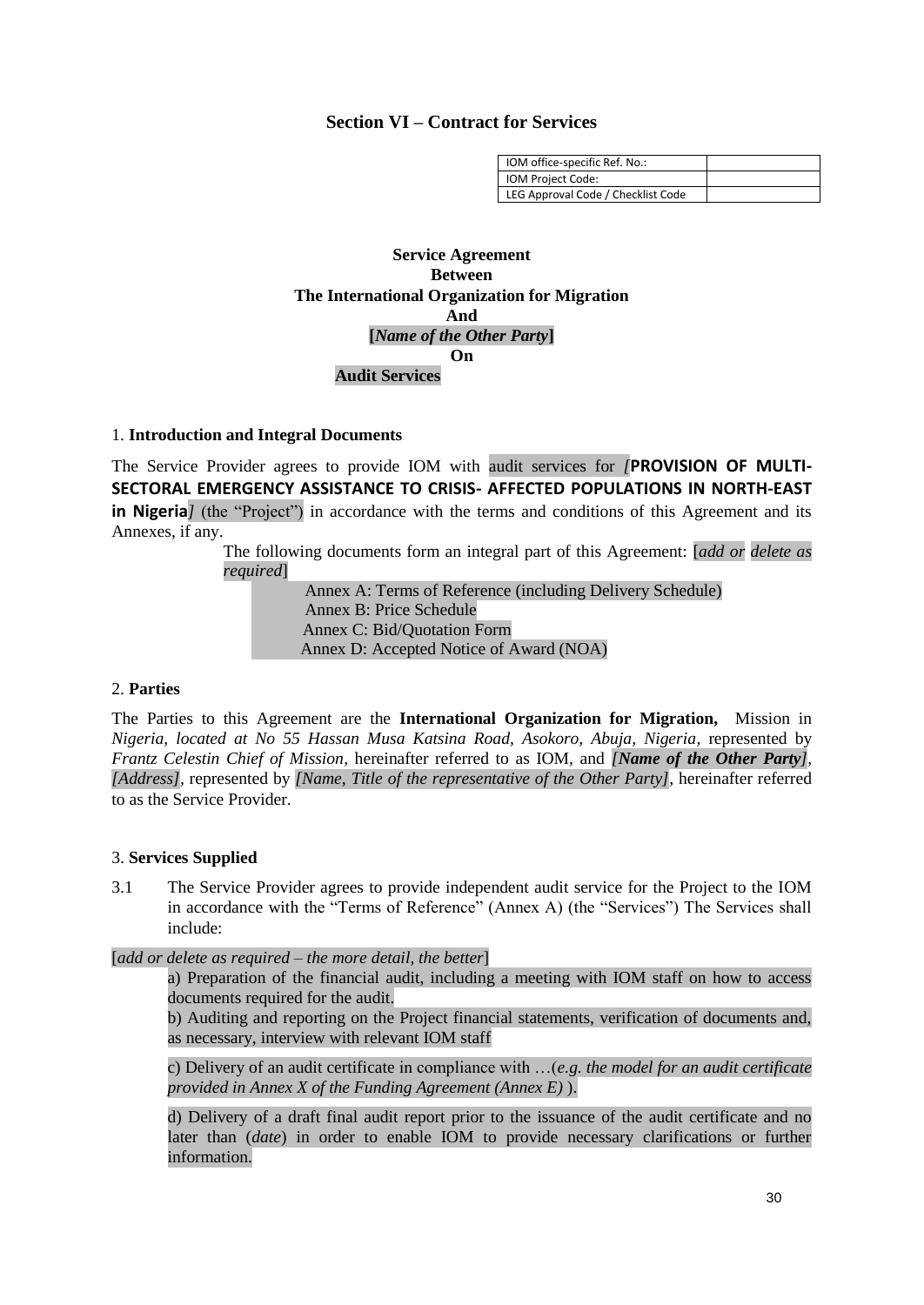e) Delivery of the final audit report incorporating all IOM's comments no later than (*date*). f) Debriefing for IOM to present findings as well as recommendations for compliance/improvement.

- $g)$  ...
- 3.2 The Service Provider shall commence the provision of Services from *[date]* and fully and satisfactorily complete them by *[date].*
- 3.3 The Service Provider agrees to provide the Services required under this Agreement in strict accordance with the specifications of the Terms of References (Annex A) and the International Standards on Auditing.

### 4. **Charges and Payments**

- 4.1 The all-inclusive Service fee for the Services under this Agreement shall be *USD XXX ([amount in words]),* which is the total charge to the IOM.
- 4.2 The Service Provider shall invoice IOM upon completion of all the services. The invoice shall include: [*services provided, hourly rate, number of hours billed, any travel and out of pocket expenses, (add/delete as necessary)*]
- 4.3 Payments shall become due *[insert number of days in numbers and words]* days after IOM's receipt and approval of the invoice, subject to IOM's receipt and approval of the final audit report of the Project. Payment shall be made in *[Currency]* by *[bank transfer]* to the following bank account*: [insert the Service Provider's bank account details].*
- 4.4 The Service Provider shall be responsible for the payment of all taxes, duties, levies and charges assessed on the Service Provider in connection with this Agreement.
- 4.5 IOM shall be entitled, without derogating from any other right it may have, to defer payment of part or all of the Service fee until the Service Provider has completed to the satisfaction of IOM the services to which those payments relate or when IOM reasonably suspects that the Service Provider is in breach of any of the provisions in the Agreement and/or pending a compliance review by IOM and/or the Donor.

### 5. **Warranties**

- 5.1 The Service Provider warrants that:
	- (a) It is a company financially sound and duly licensed, with adequate human resources, equipment, competence, expertise and skills necessary to provide fully and satisfactorily, within the stipulated completion period, all the Services in accordance with this Agreement;
	- (b) It shall comply with all applicable laws, ordinances, rules and regulations when performing its obligations under this Agreement;
	- (c) In all circumstances it shall act in the best interests of IOM;
	- (d) No official of IOM or any third party has received from, will be offered by, or will receive from the Service Provider any direct or indirect benefit arising from the Agreement or award thereof;
	- (e) It has not misrepresented or concealed any material facts in the procurement of this Agreement;
	- (f) The Service Provider, its staff or shareholders have not previously been declared by IOM ineligible to be awarded agreements by IOM;
	- (g) It has or shall take out relevant insurance coverage for the period the Services are provided under this Agreement;
	- (h) The Price specified in this Agreement shall constitute the sole remuneration in connection with this Agreement. The Service Provider shall not accept for its own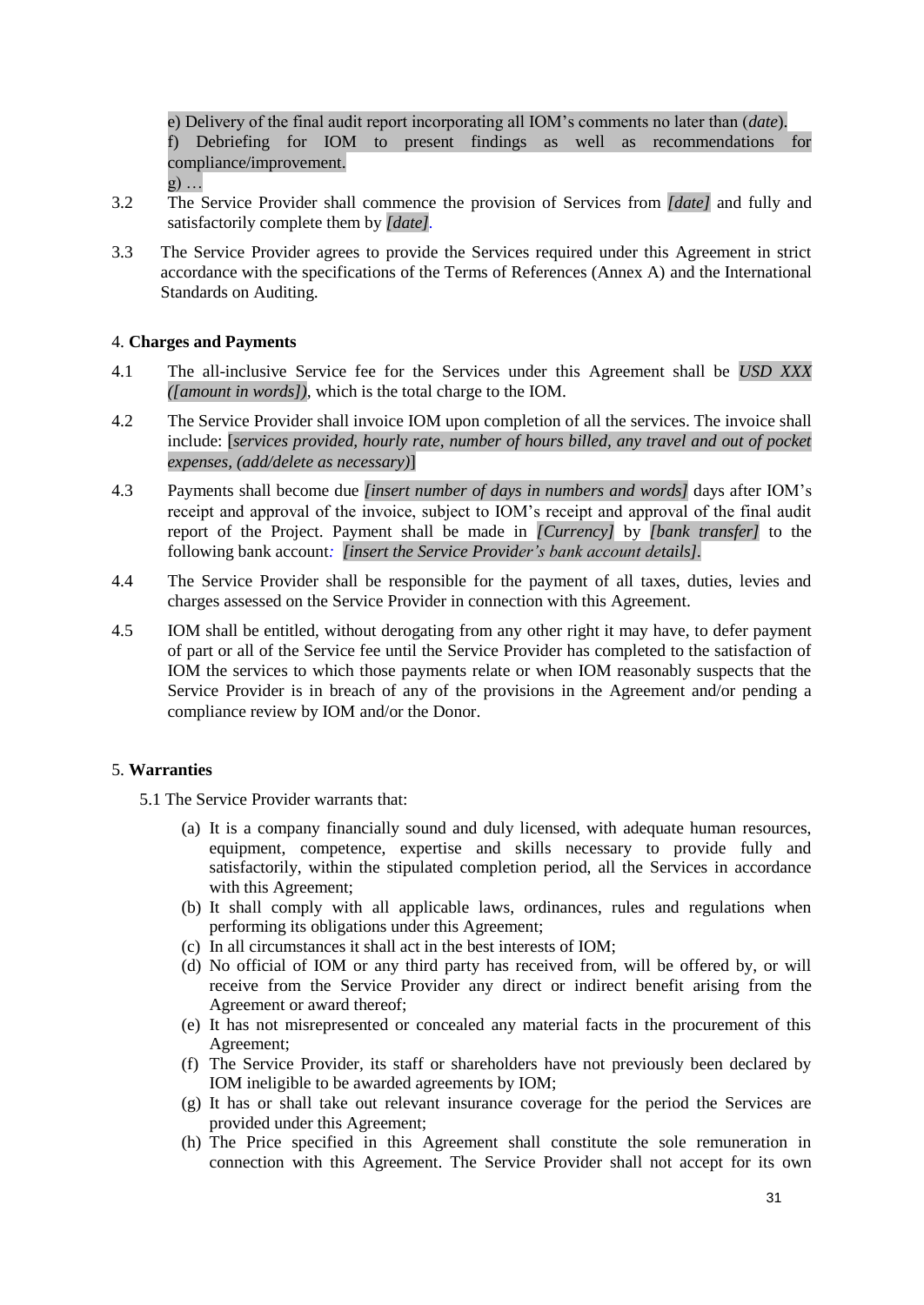benefit any trade commission, discount or similar payment in connection with activities pursuant to this Agreement or the discharge of its obligations thereunder. The Service Provider shall ensure that any subcontractors, as well as the personnel and agents of either of them, similarly, shall not receive any such additional remuneration.

- (i) It shall respect the legal status, privileges and immunities of IOM as an intergovernmental organization, such as inviolability of documents and archive wherever it is located, exemption from taxation, immunity from legal process or national jurisdiction. In the event that the Service Provider becomes aware of any situation where IOM's legal status, privileges or immunities are not fully respected, it shall immediately inform IOM.
- (j) It must not employ, provide resources to, support, contract or otherwise deal with any person, entity or other group associated with terrorism as per the most recent Consolidated United Nations Security Council Sanctions List and all other applicable terrorism legislation. If, during the term of this Agreement, the Service Provider determines there are credible allegations that funds transferred to it in accordance with this Agreement have been used to provide support or assistance to individuals or entities associated with terrorism, it will inform IOM immediately who in consultation with the donors as appropriate, shall determine an appropriate response. The Service Provider shall ensure that this requirement is included in all subcontracts.
- 5.2 The Service Provider warrants that it shall abide by the highest ethical standards in the performance of this Agreement, which includes not engaging in any fraudulent, corrupt, discriminatory or exploitative practice or practice inconsistent with the rights set forth in the Convention on the Rights of the Child. The Service Provider shall immediately inform IOM of any suspicion that the following practice may have occurred or exist:
	- (a) a corrupt practice, defined as the offering, giving, receiving or soliciting, directly or indirectly, of anything of value to influence the action of IOM in the procurement process or in contract execution;
	- (b) a fraudulent practice, defined as any act or omission, including a misrepresentation or concealment, that knowingly or recklessly misleads, or attempts to mislead, IOM in the procurement process or the execution of a contract, to obtain a financial gain or other benefit or to avoid an obligation or in such a way as to cause a detriment to IOM;
	- (c) a collusive practice, defined as an undisclosed arrangement between two or more bidders designed to artificially alter the results of the tender process to obtain a financial gain or other benefit;
	- (d) a coercive practice, defined as impairing or harming, or threatening to impair or harm, directly or indirectly, any participant in the tender process to influence improperly its activities, or affect the execution of a contract.
	- (e) an obstructive practice, defined as (i) deliberately destroy, falsifying, altering or concealing of evidence material to IOM investigations, or making false statements to IOM investigators in order to materially impede a duly authorized investigation into allegations of fraudulent, corrupt, collusive, coercive or unethical practices; and/or threatening, harassing or intimidating any party to present it from disclosing its knowledge of matters relevant to the investigation or from pursuing the investigation; or (ii) acts intended to materially impede the exercise of IOM's contractual rights of access to information.
	- (f) any other unethical practice contrary to the principles of efficiency and economy, equal opportunity and open competition, transparency in the process and adequate documentation, highest ethical standards in all procurement activities.
- 5.3 The Service Provider further warrants that it shall: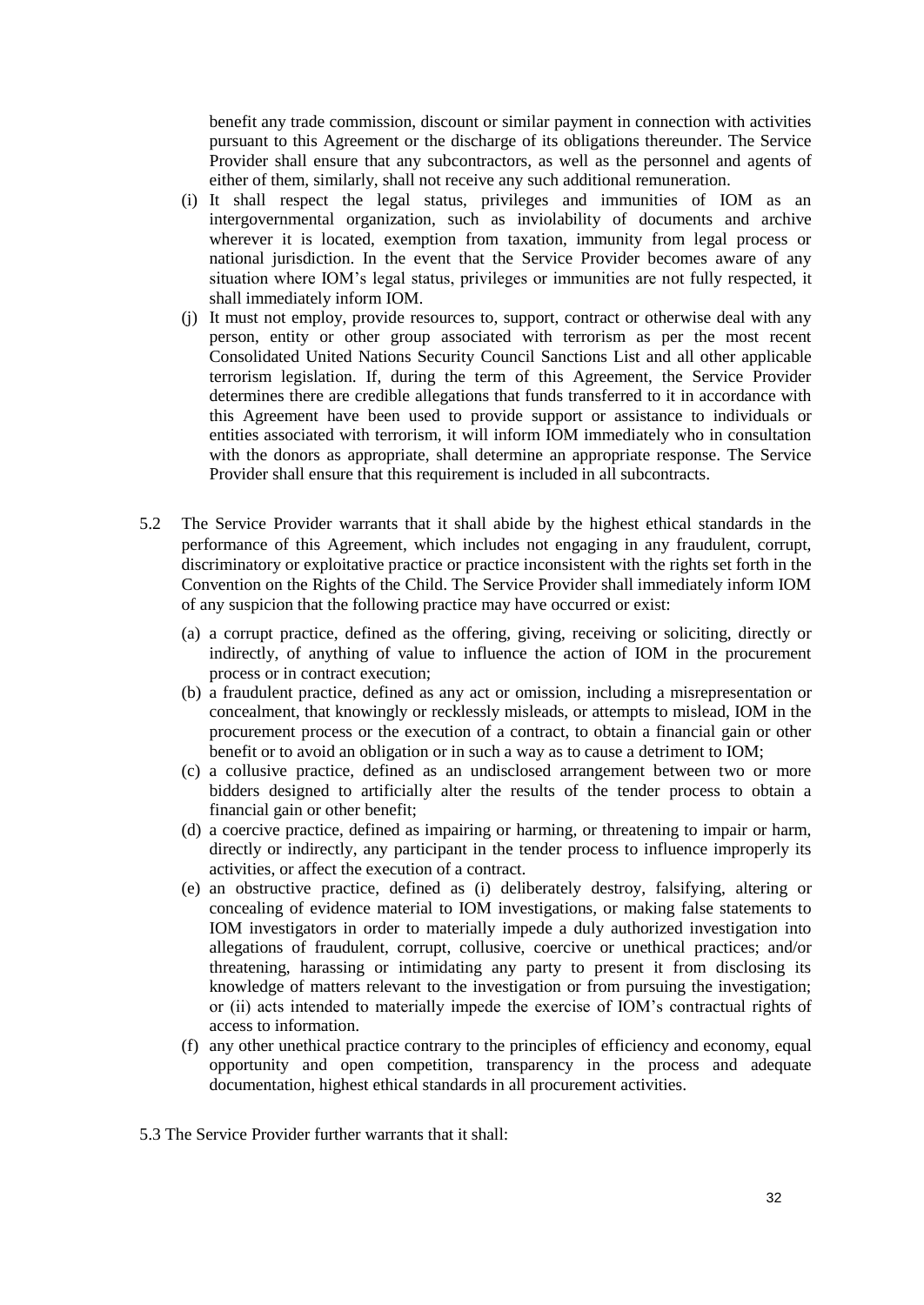- a) Take all appropriate measures to prohibit and prevent actual, attempted and threatened sexual exploitation and abuse ("SEA") by its employees or any other persons engaged and controlled by it to perform activities under this Agreement ("other personnel"). For the purpose of this Agreement, SEA shall include:
	- 1. Exchanging any money, goods, services, preferential treatment, job opportunities or other advantages for sexual favours or activities, including humiliating or degrading treatment of a sexual nature; abusing a position of vulnerability, differential power or trust for sexual purposes, and physical intrusion of a sexual nature whether by force or under unequal or coercive conditions.
	- 2. Engaging in sexual activity with a person under the age of 18 ("child"), except if the child is legally married to the concerned employee or other personnel and is over the age of majority or consent both in the child's country of citizenship and in the country of citizenship of the concerned employee or other personnel.
- b) Strongly discourage its employees or other personnel having sexual relationships with IOM beneficiaries.
- c) Report timely to IOM any allegations or suspicions of SEA, and investigate and take appropriate corrective measures, including imposing disciplinary measures on the person who has committed SEA.
- d) Ensure that the SEA provisions are included in all subcontracts.
- e) Adhere to above commitments at all times. Failure to comply with (a)-(d) shall constitute grounds for immediate termination of this Agreement.
- 5.4 The above warranties shall survive the expiration or termination of this Agreement.

### 6. **Audit**

The Service Provider agrees to maintain financial records, supporting documents, statistical records and all other records relevant to the Services in accordance with generally accepted accounting principles to sufficiently substantiate all direct and indirect costs of whatever nature involving transactions related to the provision of Services under this Agreement. The Service Provider shall make all such records available to IOM or IOM's designated representative at all reasonable times until the expiration of seven years from the date of final payment, for inspection, audit, or reproduction. On request, employees of the Service Provider shall be available for interview.

## 7. **Independent Contractor**

The Service Provider shall perform all Services under this Agreement as an independent contractor and not as an employee or agent of IOM.

### 8. **Dispute resolution**

- 8.1. Any dispute, controversy or claim arising out of or in relation to this Agreement, or the breach, termination or invalidity thereof, shall be settled amicably by negotiation between the Parties.
- 8.2 In the event that the dispute, controversy or claim has not been resolved by negotiation within 3 (three) months of receipt of the notice from one party of the existence of such dispute, controversy or claim, either Party may request that the dispute, controversy or claim is resolved by conciliation by one conciliator in accordance with the UNCITRAL Conciliation Rules of 1980. Article 16 of the UNCITRAL Conciliation Rules does not apply.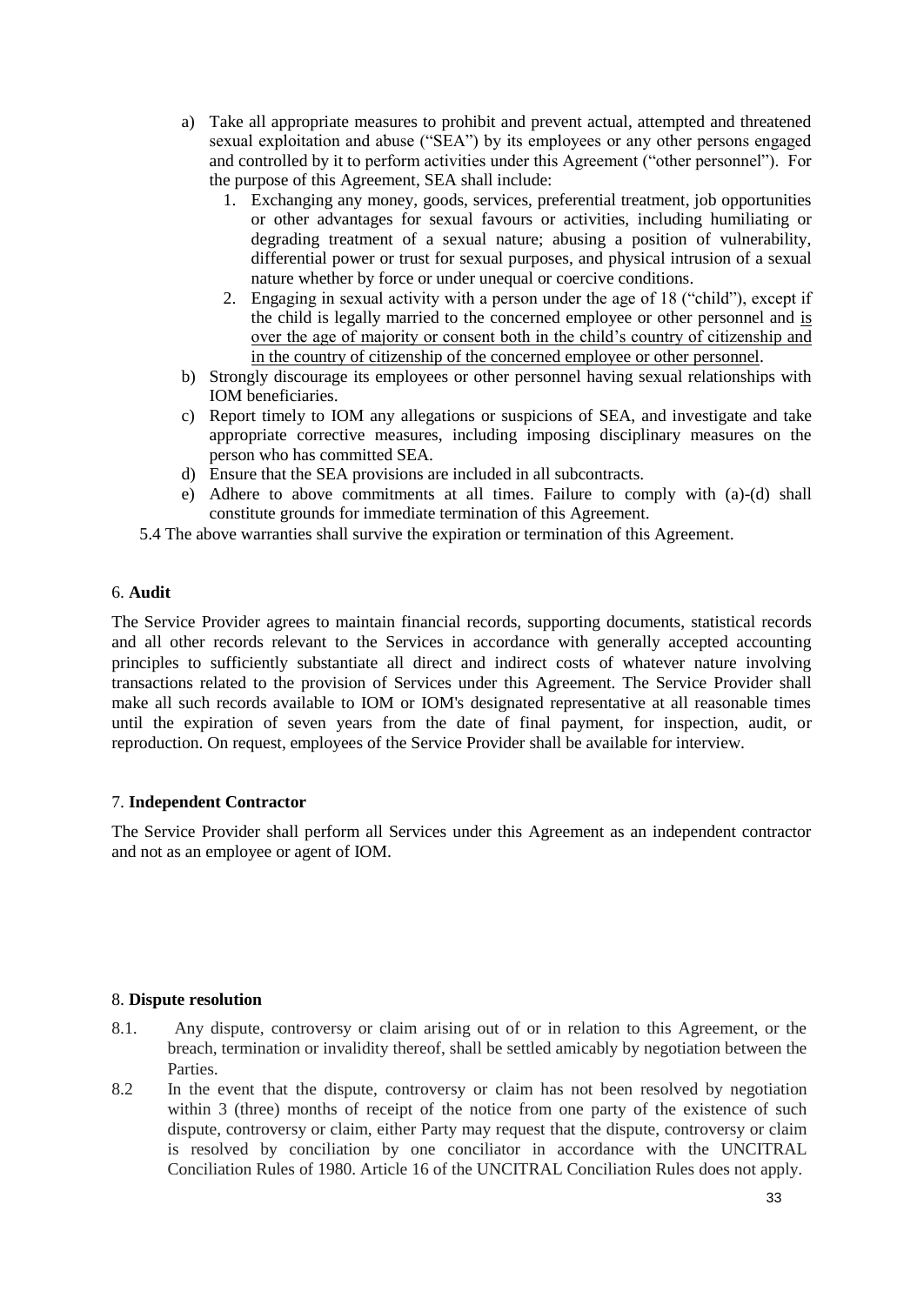- 8.3 In the event that such conciliation is unsuccessful, either Party may submit the dispute, controversy or claim to arbitration no later than 3 (three) months following the date of termination of conciliation proceedings as per Article 15 of the UNCITRAL Conciliation Rules. The arbitration will be carried out in accordance with the 2010 UNCITRAL arbitration rules as adopted in 2013. The number of arbitrators shall be one and the language of arbitral proceedings shall be English, unless otherwise agreed by the Parties in writing. The arbitral tribunal shall have no authority to award punitive damages. The arbitral award will be final and binding.
- 8.4 The present Agreement as well as the arbitration agreement above shall be governed by the terms of the present Agreement and supplemented by internationally accepted general principles of law for the issues not covered by the Agreement, to the exclusion of any single national system of law that would defer the Agreement to the laws of any given jurisdiction. Internationally accepted general principles of law shall be deemed to include the UNIDROIT Principles of International Commercial Contracts. Dispute resolution shall be pursued confidentially by both Parties. This Article survives the expiration or termination of the present Agreement.

### 9. **Delays/Non-Performance**

- 9.1 If, for any reason, the Service Provider does not carry out or is not able to carry out its obligations under this Agreement and/or according to the project document, it must give notice and full particulars in writing to IOM as soon as possible. In the case of delay or nonperformance, IOM reserves the right to take such action as in its sole discretion is considered to be appropriate or necessary in the circumstances, including imposing penalties for delay or terminating this Agreement.
- 9.2 Neither Party will be liable for any delay in performing or failure to perform any of its obligations under this Agreement if such delay or failure is caused by force majeure, such as civil disorder, military action, natural disaster and other circumstances which are beyond the control of the party in question. In such event, the Party will give immediate notice in writing to the other Party of the existence of such cause or event and of the likelihood of delay.

### 10. **Confidentiality**

- 10.1 All information which comes into the Service Provider's possession or knowledge in connection with this Agreement is to be treated as strictly confidential. The Service Provider shall not communicate such information to any third party without the prior written approval of IOM. The Service Provider shall comply with IOM Data Protection Principles in the event that it collects, receives, uses, transfers or stores any personal data in the performance of this Agreement. These obligations shall survive the expiration or termination of this Agreement.
- 10.2 Each of the personnel of the Service Provider who perform the Services under this Agreement may be requested to sign a separate Confidentiality Agreement prior to accessing information, documents, records of IOM.
- 10.3 Notwithstanding the previous paragraph, IOM may disclose information related to this Agreement, such as the name of the Service Provider and the value of the Agreement, the title of the contract/project, nature and purpose of the contract/project, name and locality/address of the Service Provider and the amount of the contract/project to the extent as required by its Donor or in relation to IOM's commitment to any initiative for transparency and accountability of funding received by IOM in accordance with the policies, instructions and regulations of IOM.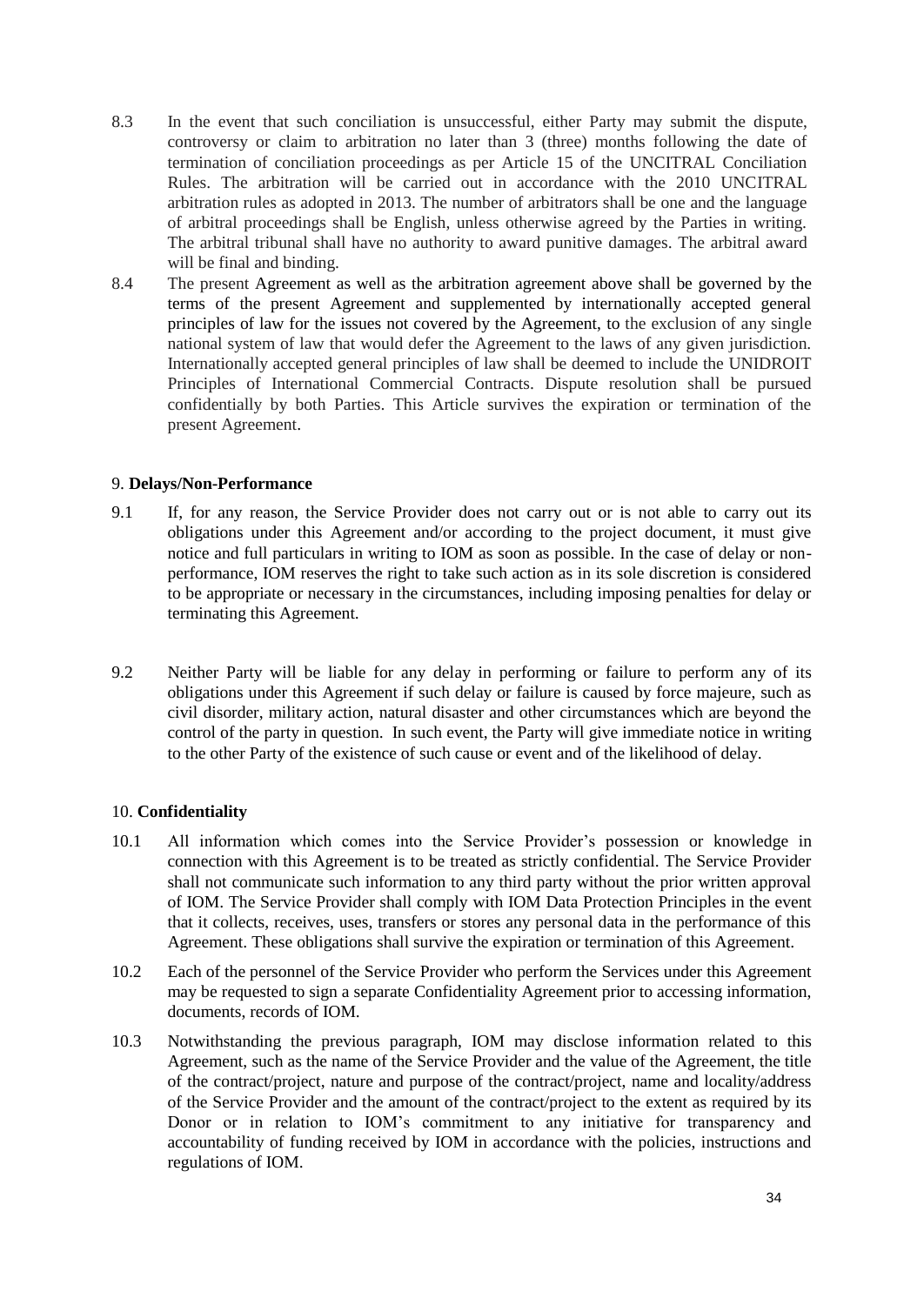### 11. **Notices**

Any notice given pursuant to this Agreement will be sufficiently given if it is in writing and delivered, or sent by prepaid post or facsimile to the other Party at the following address:

### **International Organization for Migration (IOM)**

Attn: Frantz Celestin International Organization for Migration Email: fcelestin@iom.int

# **[Full name of the Service Provider]**

Attn: [Name of the Service Provider's contact person] [Service Provider's address] Email: [Service Provider's email address]

## 12. **Use of IOM Name**

The official logo and name of IOM may only be used by the Service Provider in connection with the Services and with the prior written approval of IOM.

### 13. **Intellectual Property**

All intellectual property and other proprietary rights including, but not limited to, patents, copyrights, trademarks, and ownership of data resulting from the performance of the Services, including the draft/final audit reports produced under this Agreement, shall be vested in IOM, including, without any limitation, the rights to use, reproduce, adapt, publish and distribute any item or part thereof.

### 14. **Guarantee and Indemnities**

- 14.1 The Service Provider shall guarantee any work performed under this Agreement for a period of 12 months after final payment by IOM under this Agreement.
- 14.2 The Service Provider shall at all times defend, indemnify, and hold harmless IOM, its officers, employees, and agents from and against all losses, costs, damages and expenses (including legal fees and costs), claims, suits, proceedings, demands and liabilities of any kind or nature to the extent arising out of or resulting from acts or omissions of the Service Provider or its employees, officers, agents or subcontractors, in the performance of this Agreement. IOM shall promptly notify the Service Provider of any written claim, loss, or demand for which the Service Provider is responsible under this clause. This indemnity shall survive the expiration or termination of this Agreement.

### 15. **Status of IOM**

Nothing in or relating to the Agreement shall be deemed a waiver, express or implied, of any of the privileges and immunities of the International Organization for Migration as an intergovernmental organization.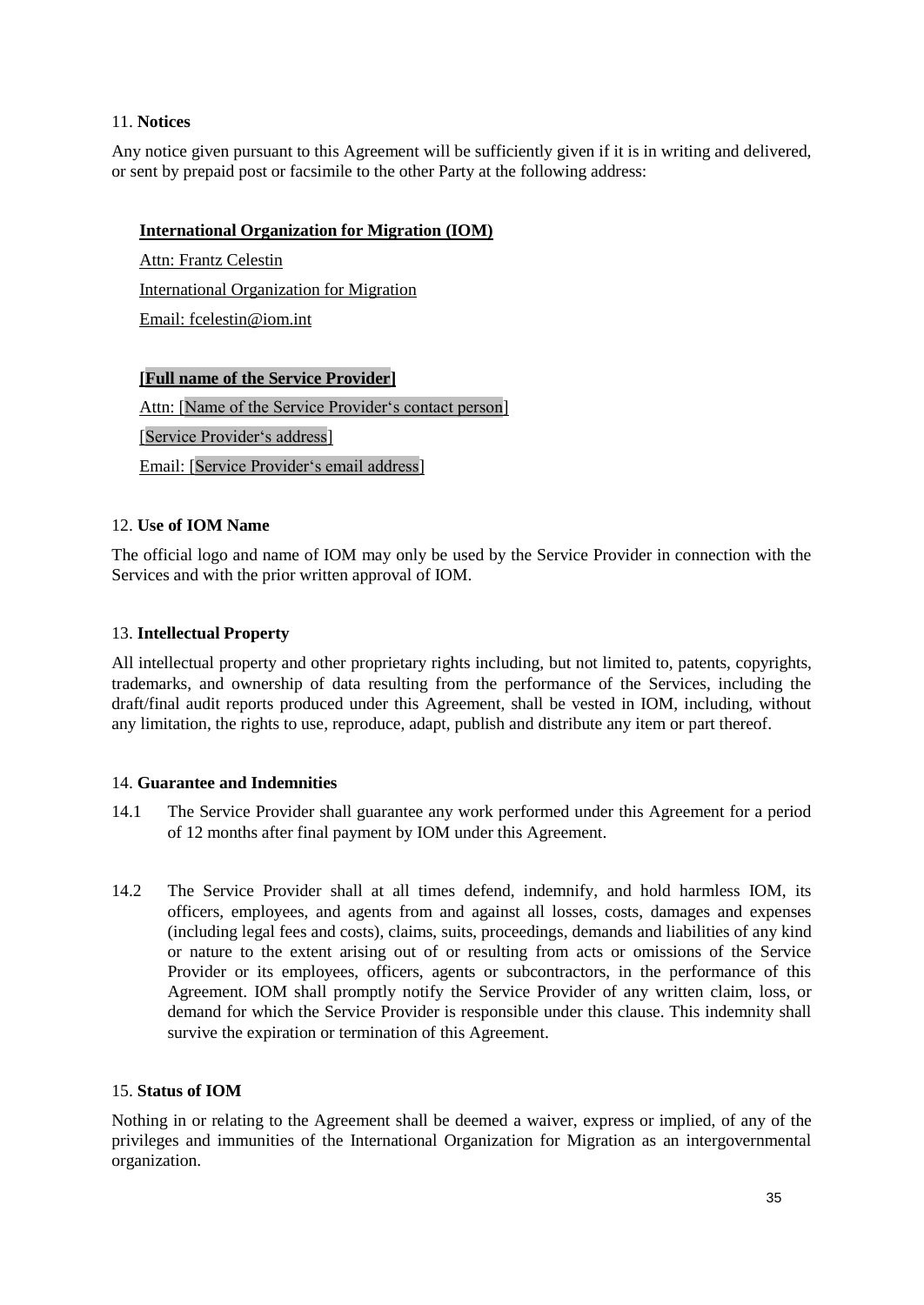#### 16. **Assignment and Subcontracting**

- 16.1 The Service Provider shall not assign or subcontract the activities under this Agreement in part or all, unless agreed upon in writing in advance by IOM. Any subcontract entered into by the Service Provider without approval in writing by IOM may be cause for termination of the Agreement.
- 16.2 In certain exceptional circumstances by prior written approval of IOM, specific jobs and portions of the Services may be assigned to a subcontractor. Notwithstanding the said written approval, the Service Provider shall not be relieved of any liability or obligation under this Agreement nor shall it create any contractual relation between the subcontractor and IOM. The Service Provider shall include in an agreement with a subcontractor all provisions in this Agreement that are applicable to a subcontractor, including relevant Warranties and Special Provisions. The Service Provider remains bound and liable thereunder and it shall be directly responsible to IOM for any faulty performance under the subcontract. The subcontractor shall have no cause of action against IOM for any breach of the subcontract.

### 17. **Waiver**

Failure by either Party to insist in any one or more instances on a strict performance of any of the provisions of this Agreement shall not constitute a waiver or relinquishment of the right to enforce the provisions of this Agreement in future instances, but this right shall continue and remain in full force and effect.

### 18. **Severability**

If any part of this Agreement is found to be invalid or unenforceable, that part will be severed from this Agreement and the remainder of the Agreement shall remain in full force.

### 19. **Entirety**

This Agreement embodies the entire agreement between the Parties and supersedes all prior agreements and understandings, if any, relating to the subject matter of this Agreement.

#### 20. **Termination**

- 20.1 IOM may terminate or suspend this Agreement at any time, in whole or in part.
- 20.2 In the event of termination of this Agreement, IOM will only pay for the Services completed in accordance with this Agreement unless otherwise agreed. Other amounts paid in advance, if any, will be returned to IOM within 7 (seven) days from the date of termination.
- 20.3 Upon any such termination, the Service Provider shall waive any claims for damages including loss of anticipated profits on account thereof.
- 20.4 In the event of suspension of this Agreement, IOM will specify the scope of activities and/or deliverables that shall be suspended in writing. All other rights and obligations of this Agreement shall remain applicable during the period of suspension. IOM will notify the Service Provider in writing when the suspension is lifted and may modify the completion date. The Service Provider shall not be entitled to claim or receive any Service fee or costs incurred during the period of suspension of this Agreement.